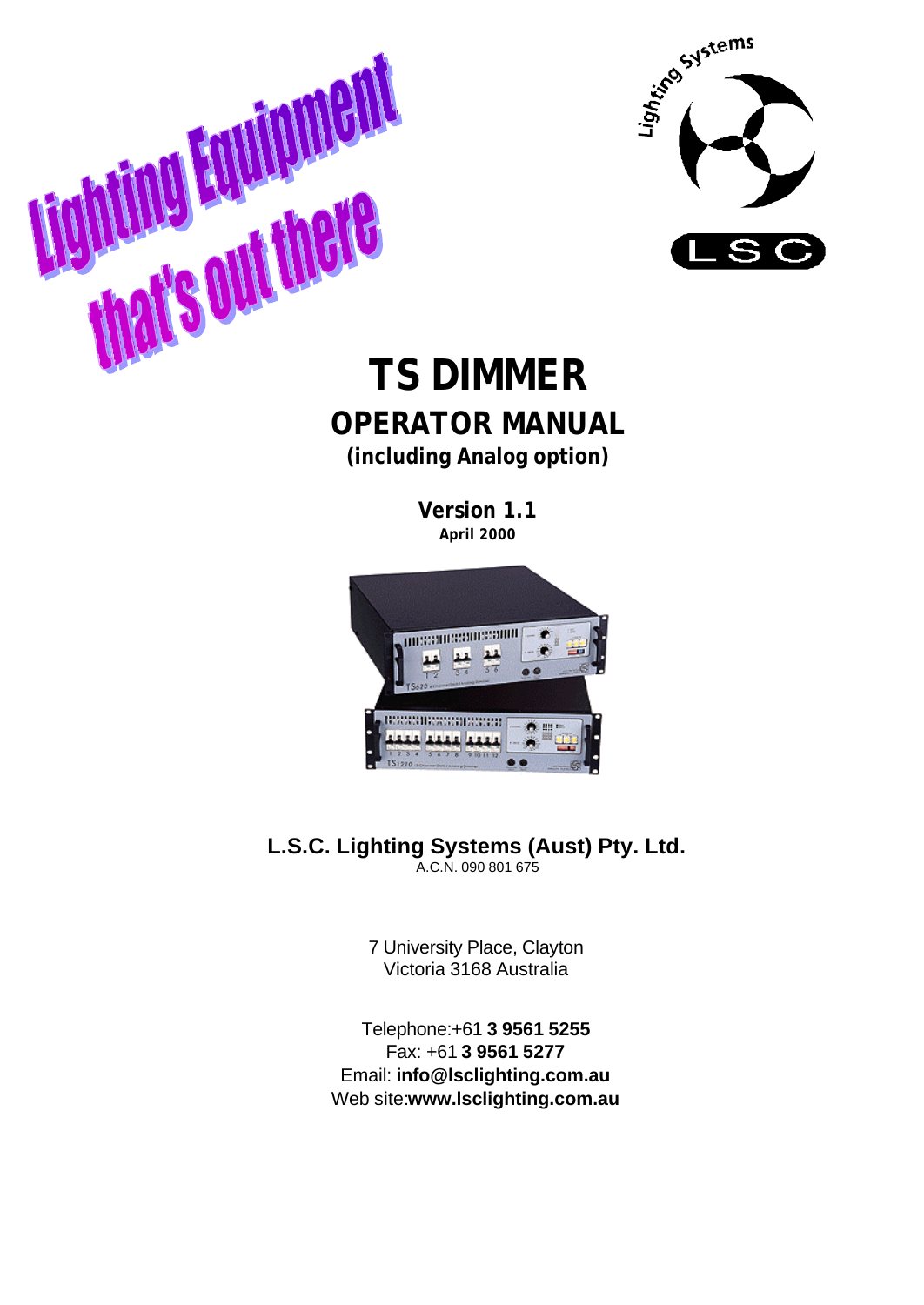# **TABLE OF CONTENTS**

| 1.0 DESCRIPTION________________________         | 1 |
|-------------------------------------------------|---|
| 2.0 TECHNICAL SPECIFICATIONS 2                  |   |
|                                                 |   |
|                                                 |   |
| 3.2 CONTROL WIRING - ANALOG INPUT (OPTIONAL) 5  |   |
| 3.3 CONTROL WIRING - DIGITAL DIMMERS _______ 5  |   |
| 3.4 REMOTE TEMPERATURE MONITORING _________ 5   |   |
|                                                 |   |
| 4.0 OVER LOAD PROTECTION 6                      |   |
|                                                 |   |
| 6.0 TRIMMING - (ANALOG OPTION ONLY) 6           |   |
| 7.0 THE CHANNEL SELECT FUNCTION______ 7         |   |
| 7.1 THE CHANNEL LATCH FUNCTION________________7 |   |
|                                                 |   |
| 9.00 SELECTING FADE CURVES 8                    |   |
| 10.0 THE ADDRESS SETTINGS___________ 10         |   |
| 11.0 PROTOCOLS AND BAUD RATES 11                |   |
| 12.0 SCENE MEMORY STORAGE OPTION 11             |   |
| 13.0 SWITCHING OUTPUT 11                        |   |
| <b>14.0 APPENDIX 1: CONTROL CABLE AND</b>       |   |
| <b>PLUG CONNECTIONS - ANALOG</b>                |   |
| <b>15.0 APPENDIX 2: CONTROL CABLE AND</b>       |   |
| PLUG CONNECTIONS - DMX512. 13                   |   |
| <b>16.0 APPENDIX 3: PIN DETAILS FOR</b>         |   |
| TEMPERATURE CONNECTOR _______ 14                |   |
| 17.0 APPENDIX 4: PIN DETAILS FOR                |   |
| SOCAPEX 19 PIN CONNECTORS ____ 14               |   |

| <b>18.0 APPENDIX 5: PIN DETAILS FOR WIELAND</b> |
|-------------------------------------------------|
| & HARTING 16 PIN CONNECTORS 15                  |
| 19.0 APPENDIX 6: PIN DETAILS FOR WIELAND        |
| & HARTING 10 PIN CONNECTORS 15                  |
| <b>20.0 APPENDIX 7: PIN CONNECTION SCREW</b>    |
| 16                                              |
| 21.0 APPENDIX 8: LED OPERATION & ERROR          |
| <b>INDICATORS</b> ___________________           |
| 22.0 APPENDIX 9 - DMX512 DIGITAL DATA           |

**TRANSMISSION \_\_\_\_\_\_\_\_\_\_\_\_\_\_\_\_\_\_\_18**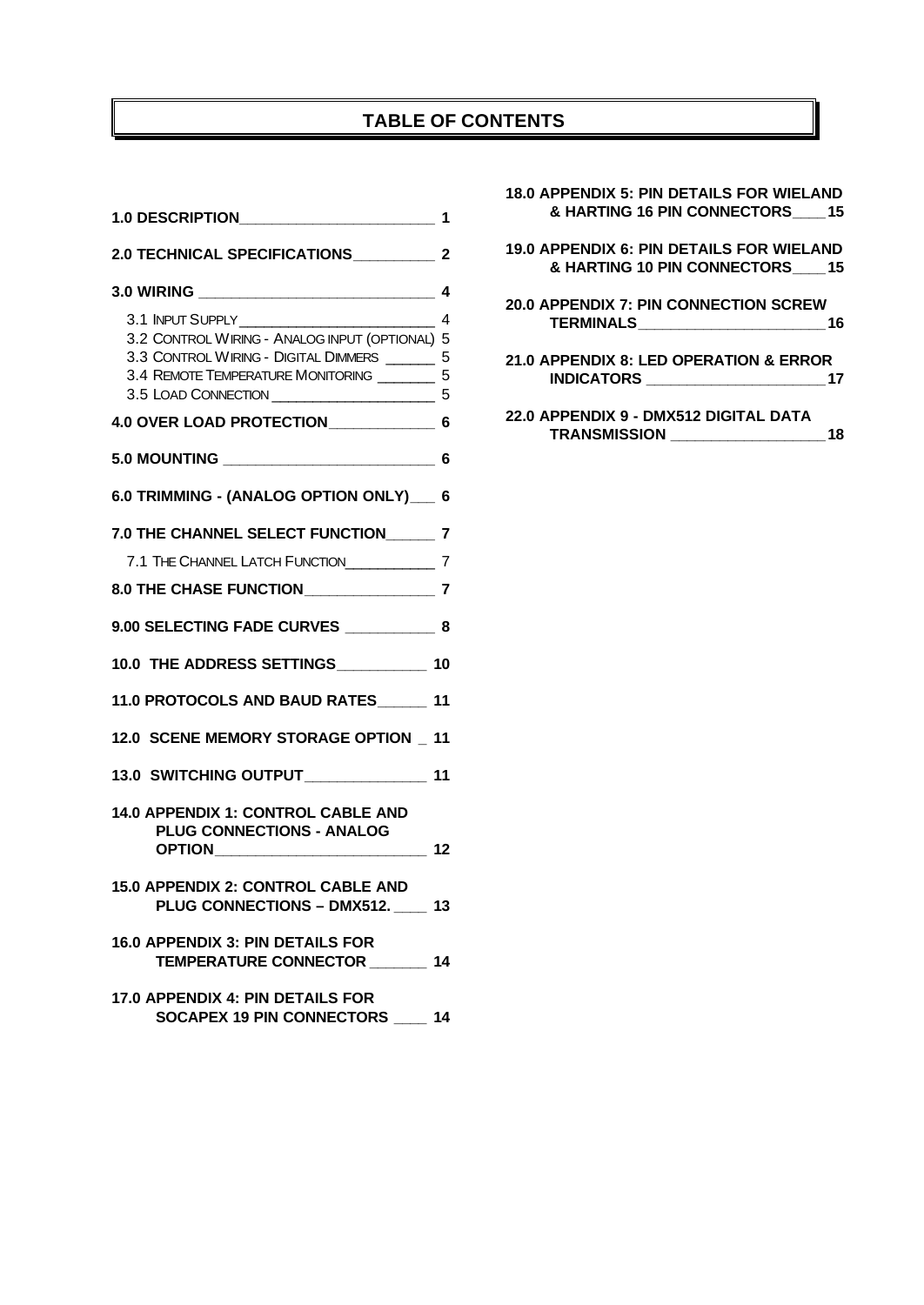# **1.0 DESCRIPTION**

The TS Dimmers - designed and manufactured in Melbourne, Australia by L.S.C. Electronics Pty. Ltd. provides either 12 channels of 10 or 12 Amp or 6 channels of 20 or 25 Amps. Each channel is protected by a fast acting MCB (Miniature Circuit Breaker). The TS Dimmer incorporates *Current Control Technology* to minimise any nuisance tripping from high inrush currents.

The TS Dimmer offers 6 different dimmer response curves per phase. These can be selected by the user via dip switches mounted on the front panel. See Section 9 Page 9 for further information.

The TS Dimmer accepts a multiplexed Digital control signal, DMX512 and as an option can also accept analog 0 to 10 Volts (positive or negative). If DMX512 and analog signals are received simultaneously they will operate on highest takes precedence.

The DMX512 start address is set by three easy to read rotary switches which allow a discrete address to be set between 001 and 512.

The unique high density construction of the TS Dimmer means that it is ideal for use "on the road" or installations. The TS Dimmer is supplied complete with 19 inch rack mount ears and is three rack units high (132mm).

The TS Dimmer is fitted with integral variable speed cooling to allow 100% duty cycle operation. Internal dimmer temperature can be monitored via an output connector on the rear panel.

Useful features include the ability to bring up any single channel or all 12 channels, for testing or for focusing, in 10% increments between 0 and Full without connecting a control desk. The "channel latch" function enables a scene to be set up, again without using a desk, for static display, preheat or emergency back-up.

An LED Output Display provides a mimic of channels currently in operation and also indicates a tripped MCB or phase failure.

Two LEDs give a real time indication of rack and DMX error status.

Three in-built chase patterns are also available.

The operator can choose from any of four available fade curves. A different fade curve may be used for the channels on each phase of power.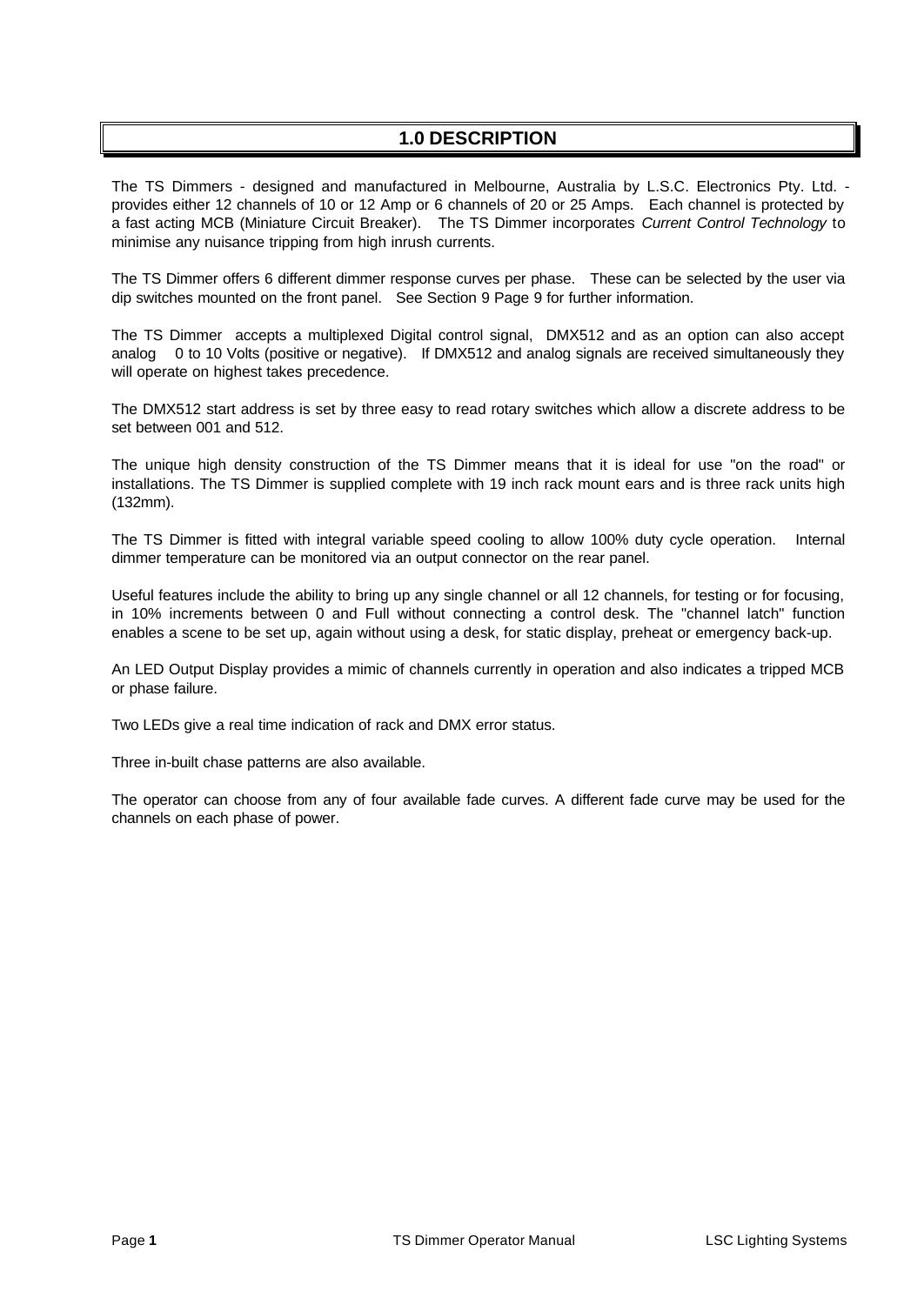# **2.0 TECHNICAL SPECIFICATIONS**

- 12 (6) Channels.
- 12 Amps (25 Amps) Max per Channel.
- Power Supply: nominal three phase 240/415 Volt 50/60Hz,50 Amp (max.) per phase. The dimmer will also operate on 110/208 Volts 50/60Hz 50 Amps Max . This supply must be fused, isolated and have a full rated neutral.
- Single phase operation is also possible but requires factory modification. Please contact your distributor for details.
- 12 (6) MCBs are fitted to the front panel for channel protection.
- 2? x 3AG fuses are fitted for control and fans.
- 2 x 120mm cooling fans are fitted internally to the dimmer to allow for 100% duty cycle operation. These fans will automatically vary their speed according to internal rack temperature
- Remote monitoring of internal temperature and over temperature indication via DB9 mounted on rear panel.
- 12 x LED indicators show when channels are being driven, if a MCB has tripped or phase failure.
- LED indicators also indicate the status of the Dimmer and the DMX512 input.
- Channel Select and Rate switches allow testing of any channel at 10% steps between 0 and Full.
- Optional scene memory available that allows a scene to be built with out the need of a desk.
- Chase patterns available without connecting desk to rack.
- 4 User selectable fade curves, selectable per phase.
- Standard 19" Rack mountable (3 Units high).
- Quality toroidal inductors ensure high RF suppression.
- Microprocessor based operation.

#### **ANALOG (optional)**

- Control Voltage 0 to +/- 10 Volts with automatic selection.
- Control connection: DB15 male connector located on rear panel.
- Analog and digital signals if used simultaneously operate in highest take precedence.

#### **DIGITAL**

- 485 (EIA-422) Communications Link. Accepts DMX512
- Control connection: rear mounted 5 pin Male XLR microphone style connector.
- Link to further dimmers via rear mounted 5 pin Female XLR microphone style connector.
- Three Address switches enable starting address of each dimmer to be set between 1 and 999 (1 to 512 are valid DMX512 address).

#### **Dimensions**

• 430mm x 420mm x 132mm

#### **Construction**

- Constructed from zinc steel. Chassis is finished in black baked powder coat.
- The Front panel is a self adhesive rear screen printed lexan decal.

#### **Weight**

• 28kg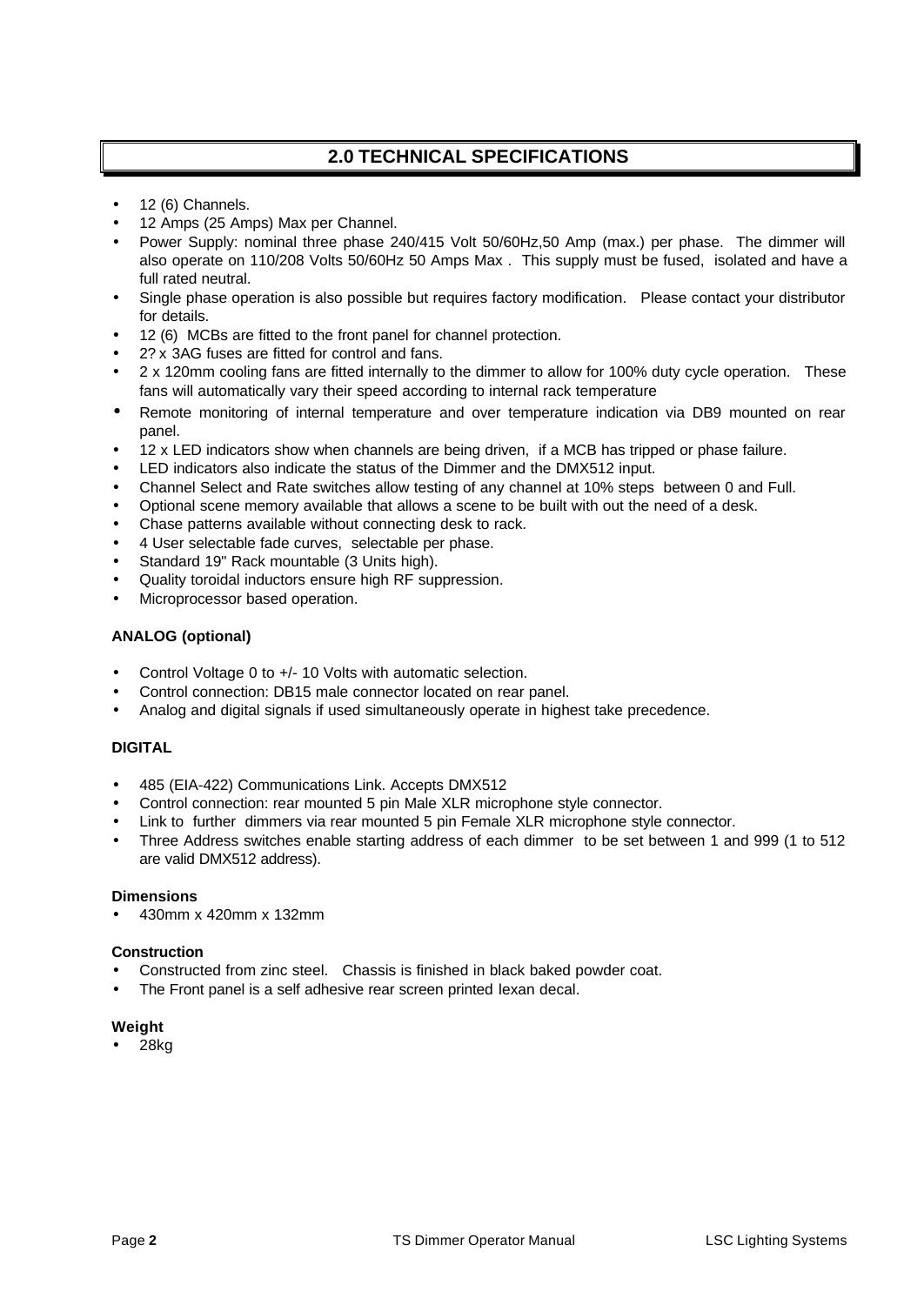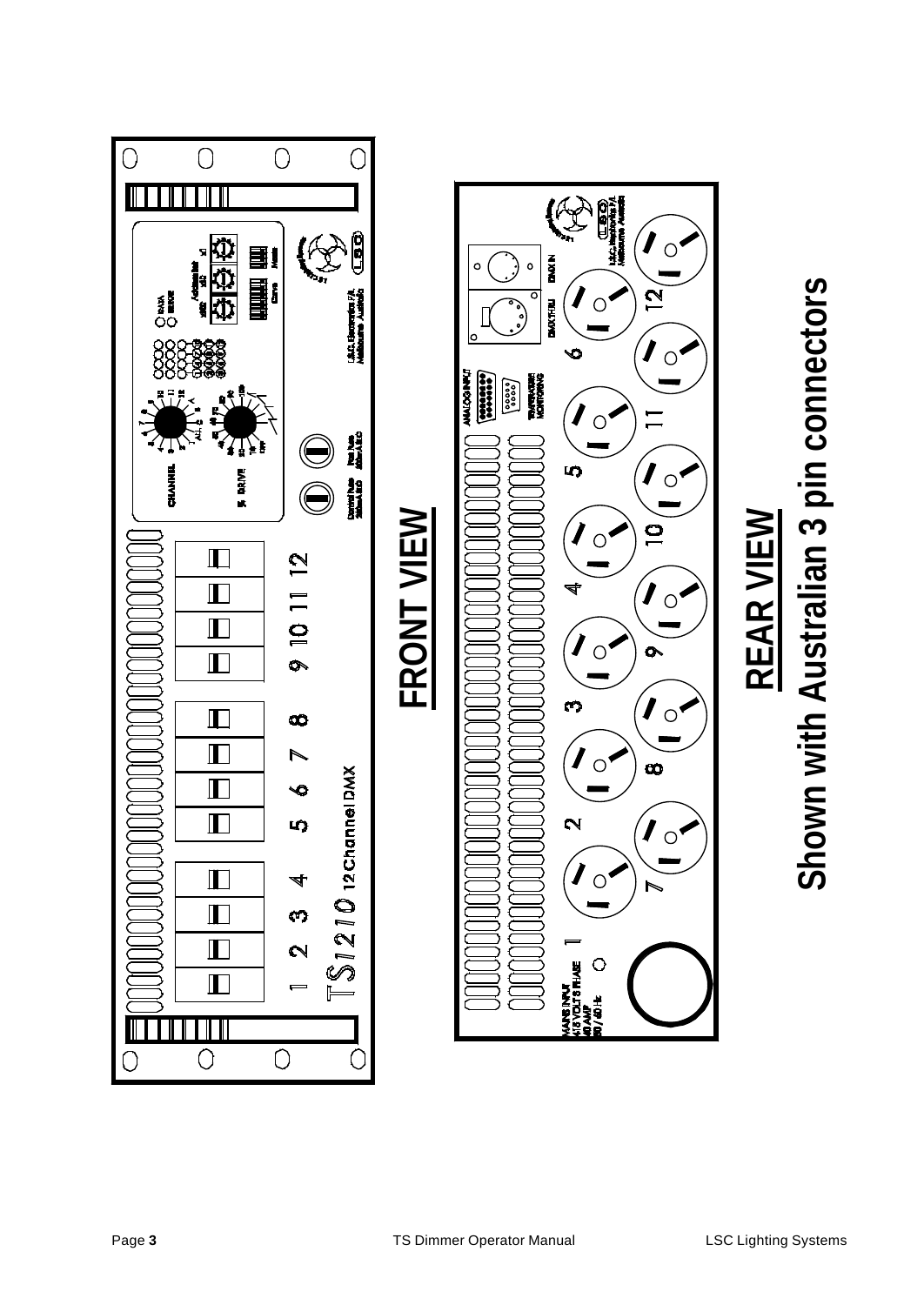# **3.0 WIRING**

#### *3.1 Input Supply*

The TS Dimmer is designed to be connected to a 240/415 Volt three phase supply rated at 40 Amp per phase. Input power connection is provided by six 10 mm<sup>2</sup> terminal blocks located within the cabinet. The connections provided by this block are shown in the diagram below.

Please note that it is essential for a neutral to be provided in order to avoid damage to the dimmer and loads.

If for any reason the second or third phase of power is not reaching the dimmer rack then the LED Display will show this by flashing all four LEDs on the second or third power phase. If two power phases are not reaching the dimmer rack then the LED Display will show this by flashing all eight LEDs associated with those two phases. LED status indications are listed at Appendix 8 on page 18. As the TS Dimmer draws power for its internal electronics from the First Phase, the rack will not function if power from this phase is not reaching the dimmer.

A thermistor thermal cut out device is used to protect the TS Dimmer from overheating. This will reset itself once normal operating temperature has been achieved.

Power entry is via a 32mm hole located at the rear of the dimmer.

#### **Fig. 1. Mains Input Termination.**



Note: For Single phase operation both the Neutral and single Active terminal will accept 35mm<sup>2</sup> cable. During Single phase operation the Neutral current can be as high as 120 Amps. This version should be specified at time of ordering. If you wish to convert an existing unit please contact LSC for advice.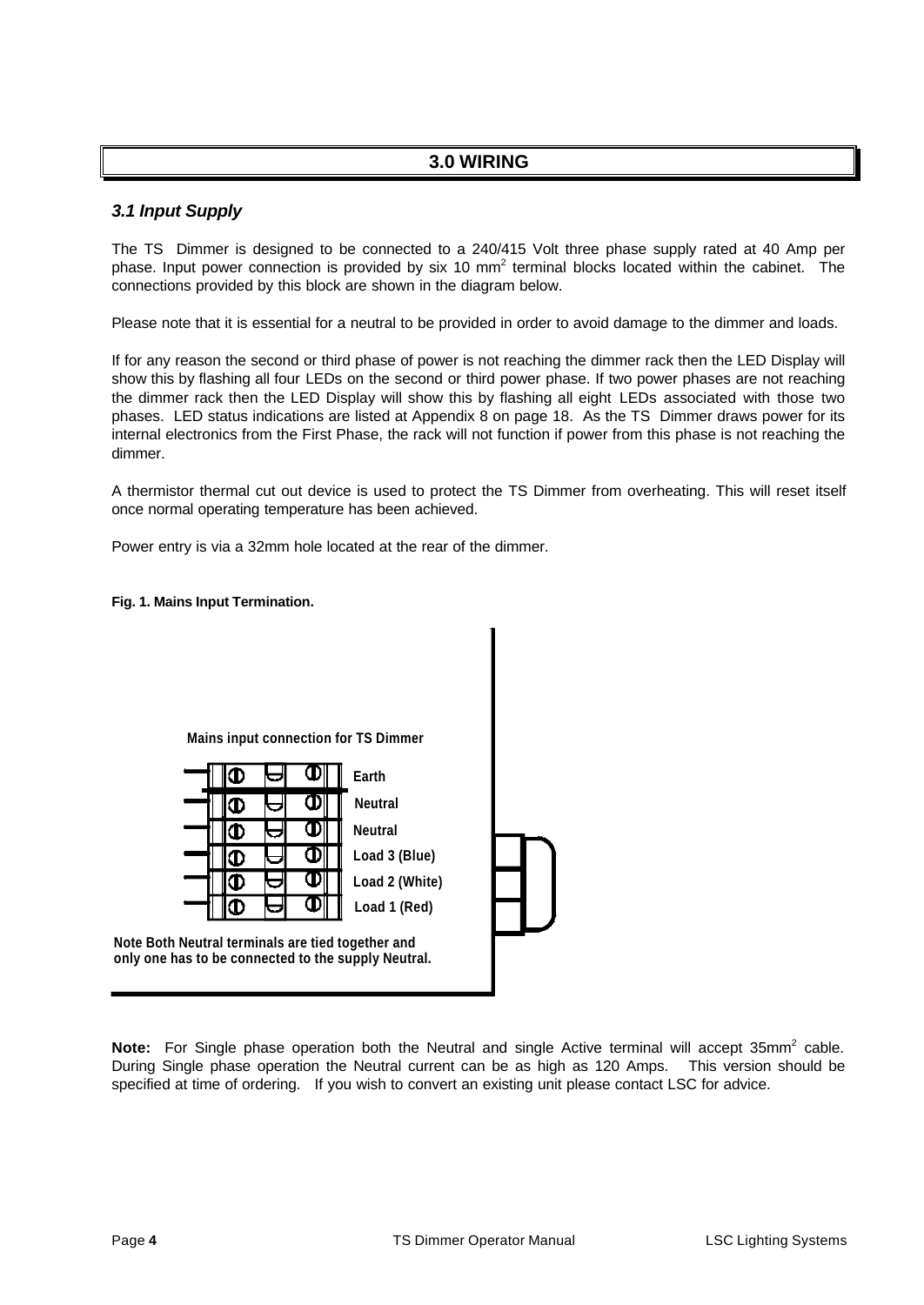#### *3.2 Control Wiring - Analog input (optional)*

Connection from the control desk to the dimmer is made via a DB15 male connector mounted on the rear panel. The Common terminal is floating and not referenced to earth, this will minimise any earth loop problems that may occur. The pin connections are listed in Appendix 1 on page 13.

#### *3.3 Control Wiring - Digital Dimmers*

In compliance with the specifications of DMX512 connection from the control desk to the Dimmer is made via a male 5 pin XLR microphone style connector. The pin connections for these are listed in Appendix 2 on page 14. A female 5 pin XLR microphone style connector is provided to enable linking of further DMX512 based products.

#### *3.4 Remote Temperature Monitoring*

The TS Dimmer has a remote temperature and over temperature monitoring system fitted as standard. This allows the internal rack temperature to be monitored at a remote location. A DB9 female connector is located on the rear of the dimmer and a voltage proportional to the internal temperature (0.1V/ $\degree$ C ie 25 $\degree$ C = 2.5V) and a relay contact closure for over temperature appears on it. See Appendix 3 on page 15.

The internals of the dimmer a based on 2 heat sink assemblies each with 6 (3) channels fitted. Each of these heat sinks has its own temperature monitoring and fan drive circuit. As the temperature of a heat sink rises the fan speed will be increased, which inturn forces more air over the heat sink increasing its cooling ability.

The over temperature indication will be activated when either heat sink reaches approximately  $105^{\circ}$ C. At this stage the dimmer will shut down until the rack cools to  $80^{\circ}$ C. A contact closure on the DB9 connector gives an indication of over temperature status.

See Appendix 3 on page 15 for pin connections.

#### *3.5 Load Connection*

Five load connection options are available on the rear panel:

#### *Option 1: Australian Standard Sockets.*

Twelve (6) 3 pin 240 Volt sockets, one for each channel, are provided on the rear panel of the Dimmer. Connection to these sockets should be made using standard 3 pin plug tops and 10 (20) Amp rated 3 core cable.

#### *Option 2: Socapex 419 AR 19-Pin Sockets.*

Two Socapex 419 AR 19 pin sockets are provided on the rear panel of the Dimmer. The first connector is for channels 1 to 6, the second is for channels 7 to 12. Pin connections are listed in Appendix 4 on page 15.

#### *Option 3: Wieland or Harting Connectors.*

Two 16-pin Wieland or Harting sockets are provided on the rear panel of the Dimmer. The first connector is for channels 1 to 6, the second is for channels 7 to 12. Pin connections are listed in Appendix 5 on page 16. The socket housings are supplied with locking levers. Not available on 20, 25 Amp models.

#### *Option 4: Wieland or Harting Connectors.*

Three 10-pin Wieland or Harting sockets are provided on the rear panel of the Dimmer. The first connector is for channels 1 to 4, the second is for channels 5 to 8 and the third is 9 to 12. Pin connections are listed in Appendix 6 on page 16. The socket housings are supplied with locking levers. Not available on 20, 25 Amp models.

#### *Option 5: Screw Terminal.*

A row of 4mm<sup>2</sup> DIN rail terminals is supplied, providing Active, Neutral and Earth terminations for each channel. Pin connections are listed in Appendix 7 on page 17.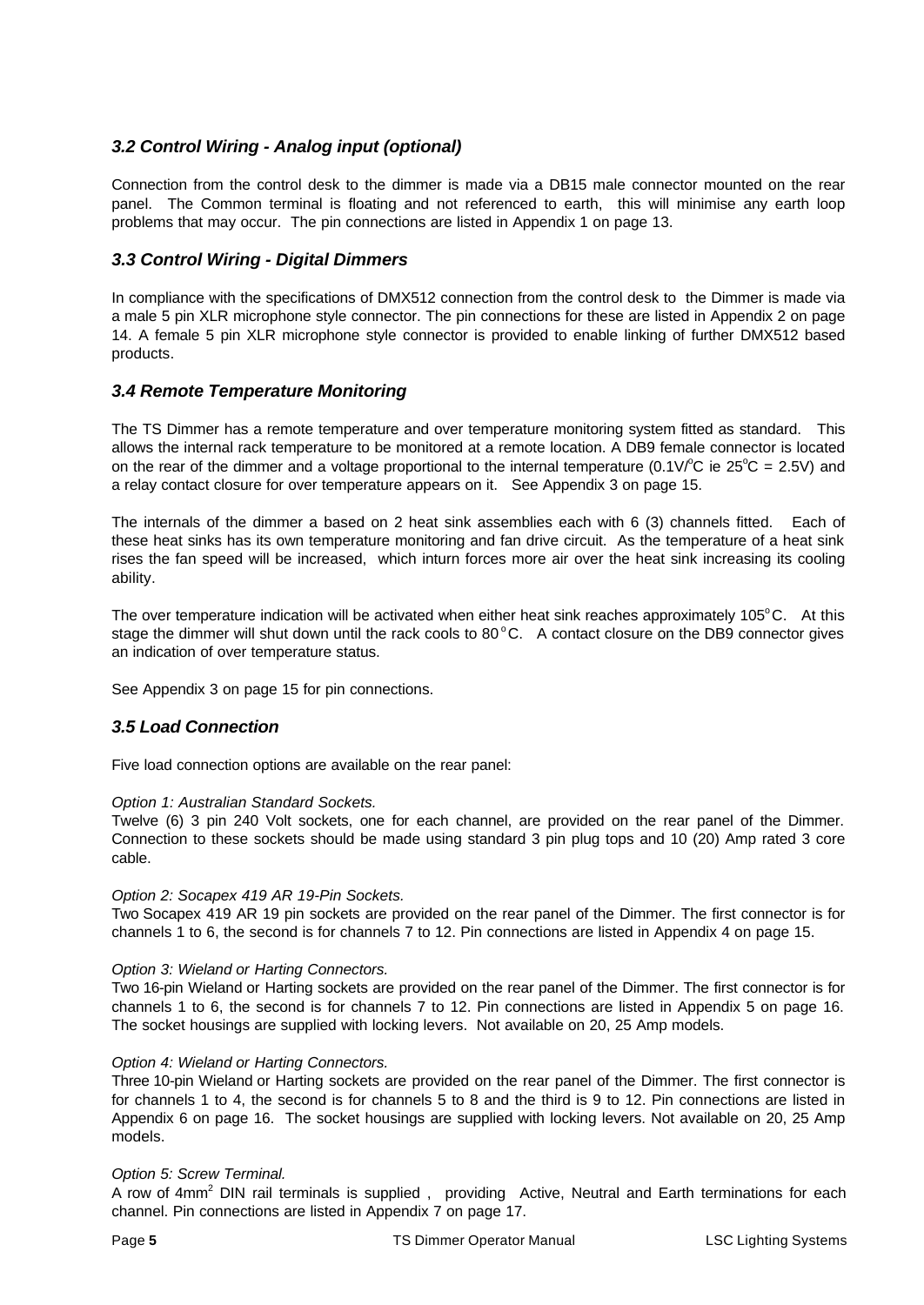# **4.0 OVER LOAD PROTECTION**

A total of 12 (6) MCBs and 2 fuses are provided for the protection of external loads, wiring, fans and control electronics.

Twelve (6) MCBs are provided on the front panel, one for each of the output circuits. These MCBs are rated at 10 or 12 Amps (20 or 25 Amps)

When a MCB has tripped it will be indicated by a double flash on the appropriate LED in the LED output Display. See Appendix 8 on page 18 for a full list of LED status indications.

Two further fuses, located on the front panel of the unit, provide protection for the internal electronics and cooling fans. This glass fuse is a 3AG type rated at 0.5 Amp for the fans and 0.25 Amp for the electronics and should normally never need replacing. If however this fuse blows consistently, an internal problem is likely and qualified assistance should be sought.

Please ensure that all fuses are securely fixed in their holders before use as vibration in transit may have loosened them.

# **5.0 MOUNTING**

Your TS Dimmer has been designed to be used free standing or to be rack mounted and is supplied with integral rack mounting ears.

When installing the unit, be sure not to obstruct the ventilation slots on each unit. To ensure adequate ventilation ensure that air flow from the rear of the dimmer is not obstructed. Cool air is drawn from the front through the MCBs and exhausted out the rear of the dimmer. If the Dimmers are installed in a closed cabinet ensure that sufficient ventilation is provided in the cabinet.

# **6.0 TRIMMING - (Analog option only)**

The intelligent, up to date circuitry of your TS Dimmer can accept either a positive or negative analog control signal and a wide range of control voltage levels. The polarity selection is automatic and the Dimmer Pack is adjusted for a nominal 0 to 10 Volt maximum control signal, when shipped from the factory.

Trim controls are provided for Top-end and Bottom-end level adjustments. These trim pots are situated in the right-hand corner on the front of the unit and are accessed by removing the whole front panel. The bottom set is the left hand pot and the top set is the right hand pot (as viewed from the front).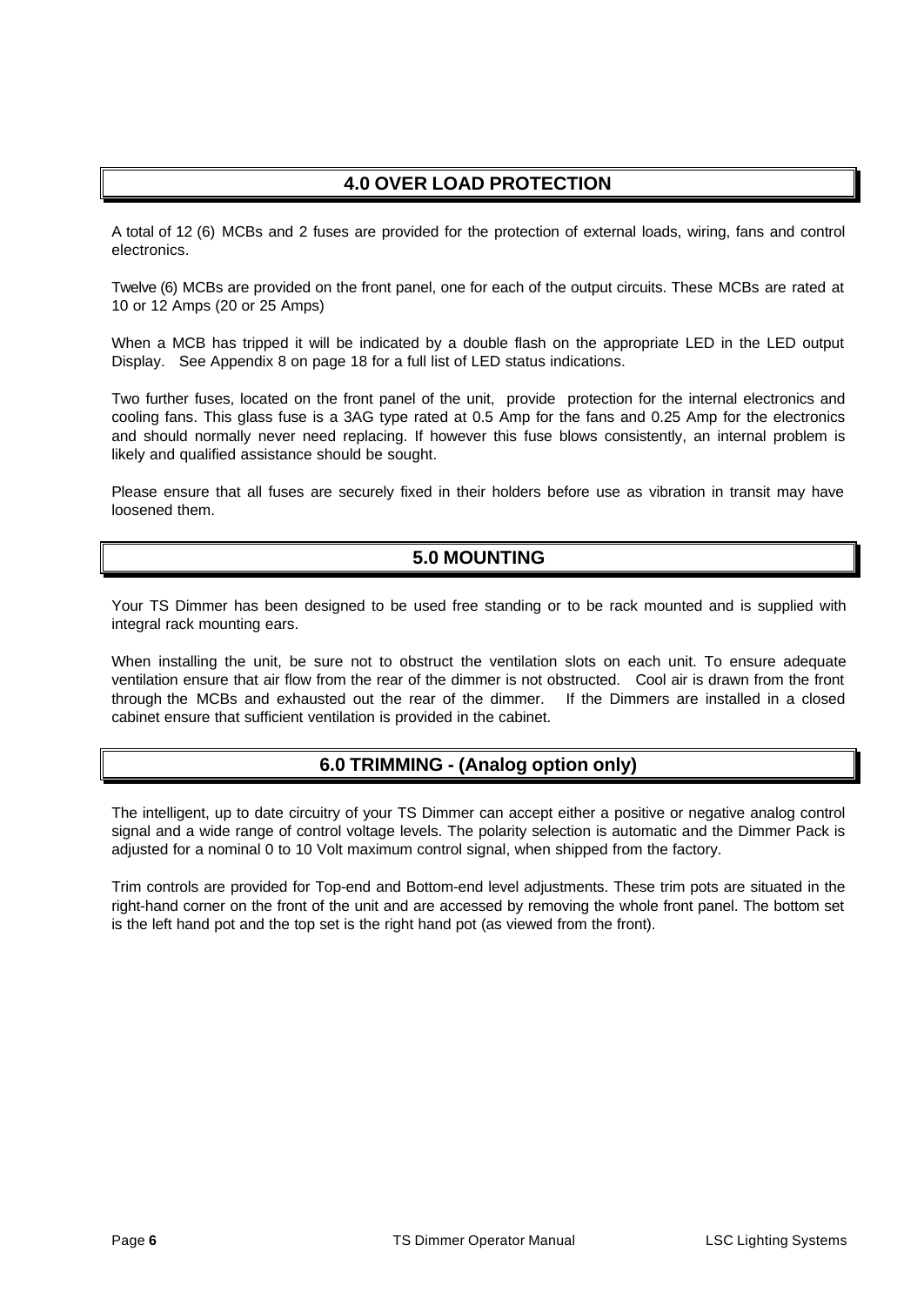# **7.0 THE CHANNEL SELECT FUNCTION**

To bring up a channel without having to connect a control desk, first select the Channel Number via the Channel Select Knob (note that the "ALL" setting brings up all 12 channels) then select the level using the % Drive Knob.

In addition to the level settings at 10% intervals between 0 and Full there are four "Ramp" settings. These allow a selected channel to fade slowly up to Full and then snap to 0. Each of the four positions has a different speed setting for the fade time.

#### *7.1 The Channel Latch Function*

A special "channel latch" function has been added to the TS Dimmers. This offers the ability to use the Channel Select and % Drive Knobs to dial up a "scene". If this facility is required then switch number 7 on the Fade Curve Select switches must be in the ON position. (These switches are located on the right hand side on the front. The on position is achieved by pushing the switch to the up position)

Once this function has been selected the Channel Select and % Drive Knobs are used in the normal way to call up an output from a specified channel. When a new channel is selected via the Channel Select Knob the setting for the old channel will be maintained. It is, therefore, possible to move through from Channel 1 to Channel 12 creating a setting for each channel. A mimic level of the channel drive will be displayed on the channel drive LEDs. See Appendix 8 on page 17 for a full list of LED status indications.

Once a setting has been made it can be turned off by moving fade curve select switch Number 7 to the OFF position. As long as the power to the dimmer hasn't been turned off the scene can be restored by moving fade curve select switch Number 7 to the ON position.

Unless you have the optional "Scene Memory Storage" (see Section 12 on Page 12) facility settings are lost when power to the dimmer is turned off.

|            | Dip 8 switch 7   Function |                                |
|------------|---------------------------|--------------------------------|
| <b>OFF</b> |                           | Channel Latch function is OFF. |
| . ON       |                           | Channel Latch function is ON.  |

# **8.0 THE CHASE FUNCTION**

Without connecting the TS Dimmer to a control desk it is possible to obtain three different Chase Patterns. These are obtained by setting the Channel Select Knob into either the A, B or C positions. The % Drive Knob then becomes a speed control for these Chase Patterns.

The three standard Chase Patterns are as follows:-

- A. A 12 step chase progressing from Channel 1 to Channel 12.
- B. A 4 step chase using channels 1, 2 & 3 as step one, channels 4, 5, & 6 as step 2, channels 7, 8, & 9 as step 3 and channels 10, 11, & 12 as step 4.
- C. A random chase using all channels.

The "Ramp" positions on the % Drive Knob cause the Chase Speed to gradually increase until it reaches its maximum and then snap back to the slowest speed. Experimentation here can produce some interesting effects particularly with the random chase.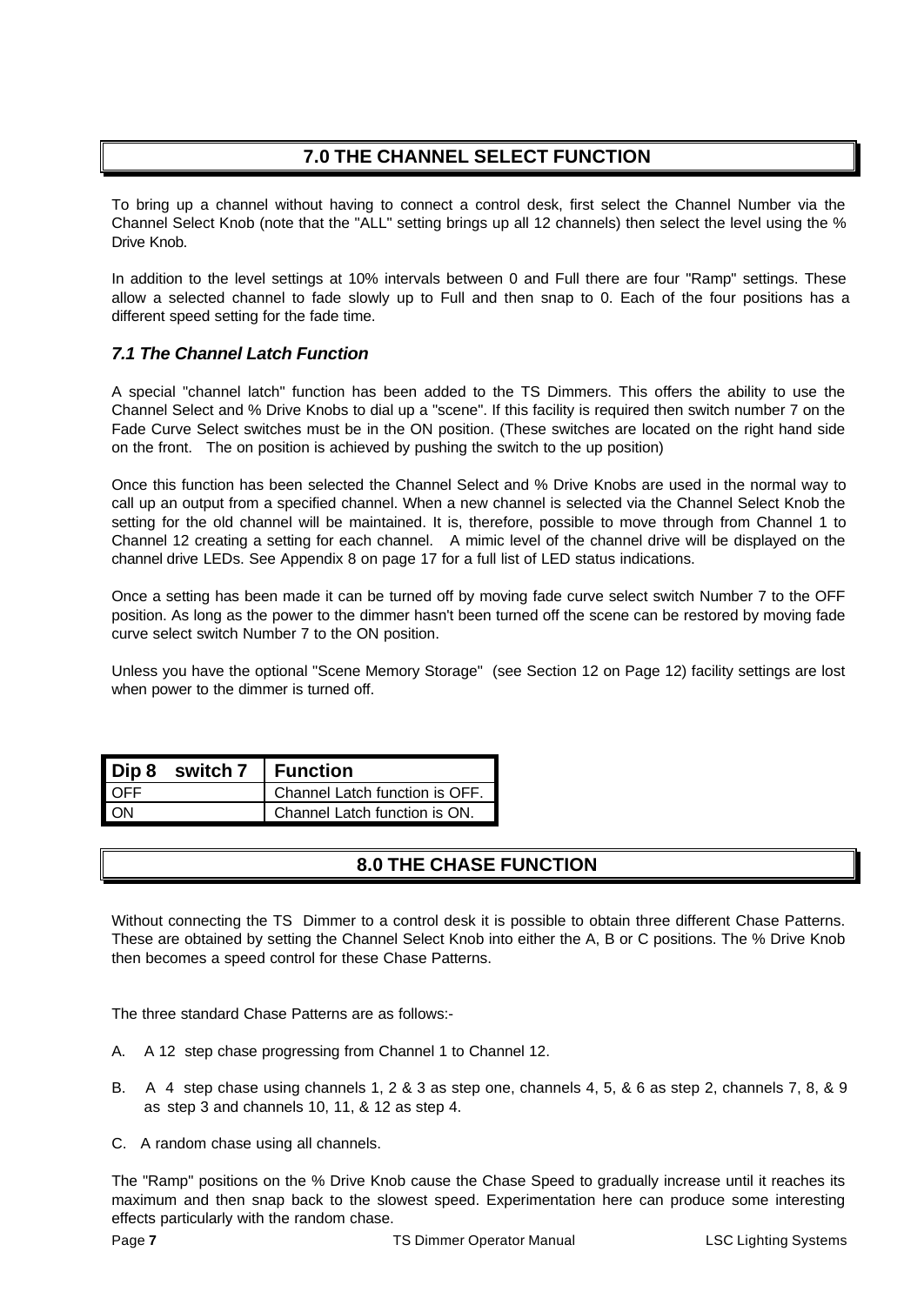# **9.00 SELECTING FADE CURVES**

Four fade curves are available in each TS Dimmer :-

S LAW, SQUARE LAW, CUBE LAW and QUAD LAW. These are selected via switches 1 to 6 of the Fade Curve Select Switches. (Located on the right hand side of the front panel ).

The 120 VOLT curve - is primarily for use with Par 64 lanterns. The curve incorporated is an S curve and approximates the same fade as 2 Par 64's in Series using the 240 Volt S curve. To activate the 120 Volt fade curve set switch 2 of the four way dip switch on and select Quad Law on the 8 way dip switch.

Please note that only one Par 64 can be connected to each dimmer channel when the 120 VOLT curve is used. Care must be taken that the dimmer is fitted with the 120 VOLT curve and that the correct curve is selected for all relevant channels. In all cases L.S.C. ELECTRONICS Pty. Ltd. takes no responsibility for damage to lamps operated in this manner.

See page 10 for dip switch setup table.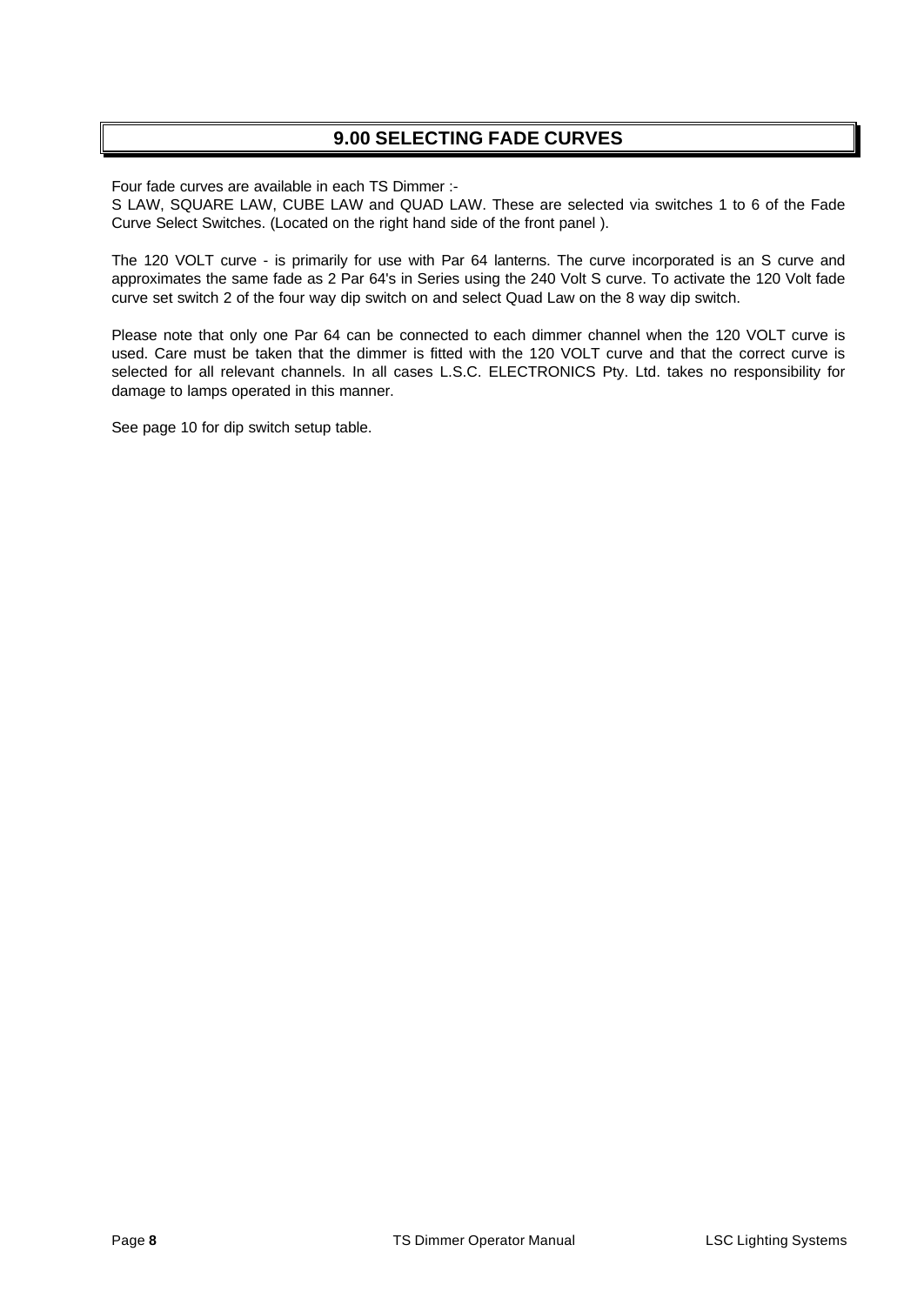#### **Fade Curve Select Switch Settings**

#### **THE FIRST PHASE**

| <b>Channels</b> | Dip        | - 8        | Dip 4      | <b>Function</b> |
|-----------------|------------|------------|------------|-----------------|
|                 | Switch 1   | Switch 2   | Switch 2   |                 |
| $1,4,7$ & 10    | <b>OFF</b> | <b>OFF</b> | <b>OFF</b> | S Curve         |
| $1,4,7$ & 10    | <b>OFF</b> | ON         | <b>OFF</b> | Square Law      |
| $1,4,7$ & 10    | ON         | <b>OFF</b> | <b>OFF</b> | Cube Law        |
| $1,4,7$ & 10    | <b>ON</b>  | ΟN         | <b>OFF</b> | Quad Law        |
| $1,4,7$ & 10    | ΟN         | ΟN         | ON         | 120 V S Curve   |

#### **THE SECOND PHASE**

| <b>Channels</b> | <b>Dip</b> | 8          | Dip 4      | <b>Function</b> |
|-----------------|------------|------------|------------|-----------------|
|                 | Switch 3   | Switch 4   | Switch 2   |                 |
| $2,5,8$ & 11    | <b>OFF</b> | <b>OFF</b> | <b>OFF</b> | S Curve         |
| 2,5,8 & 11      | <b>OFF</b> | ON         | OFF        | Square Law      |
| 2,5,8 & 11      | ON         | <b>OFF</b> | <b>OFF</b> | Cube Law        |
| 2,5,8 & 11      | ON         | ΟN         | <b>OFF</b> | Quad Law        |
| 2,5,8 & 11      | ON         | ΟN         | ON         | 120 V S Curve   |

#### **THE THIRD PHASE**

| <b>Channels</b> | <b>Dip</b> |            | Dip 4      | <b>Function</b> |
|-----------------|------------|------------|------------|-----------------|
|                 | Switch 5   | Switch 6   | Switch 2   |                 |
| $3,6,9$ & 12    | OFF        | <b>OFF</b> | <b>OFF</b> | S Curve         |
| $3,6,9$ & 12    | <b>OFF</b> | ΟN         | <b>OFF</b> | Square Law      |
| $3,6,9$ & 12    | <b>ON</b>  | <b>OFF</b> | <b>OFF</b> | Cube Law        |
| $3,6,9$ & 12    | <b>ON</b>  | ΟN         | <b>OFF</b> | Quad Law        |
| $3,6,9$ & 12    | ON         | ΟN         | ON         | 120 V S Curve   |



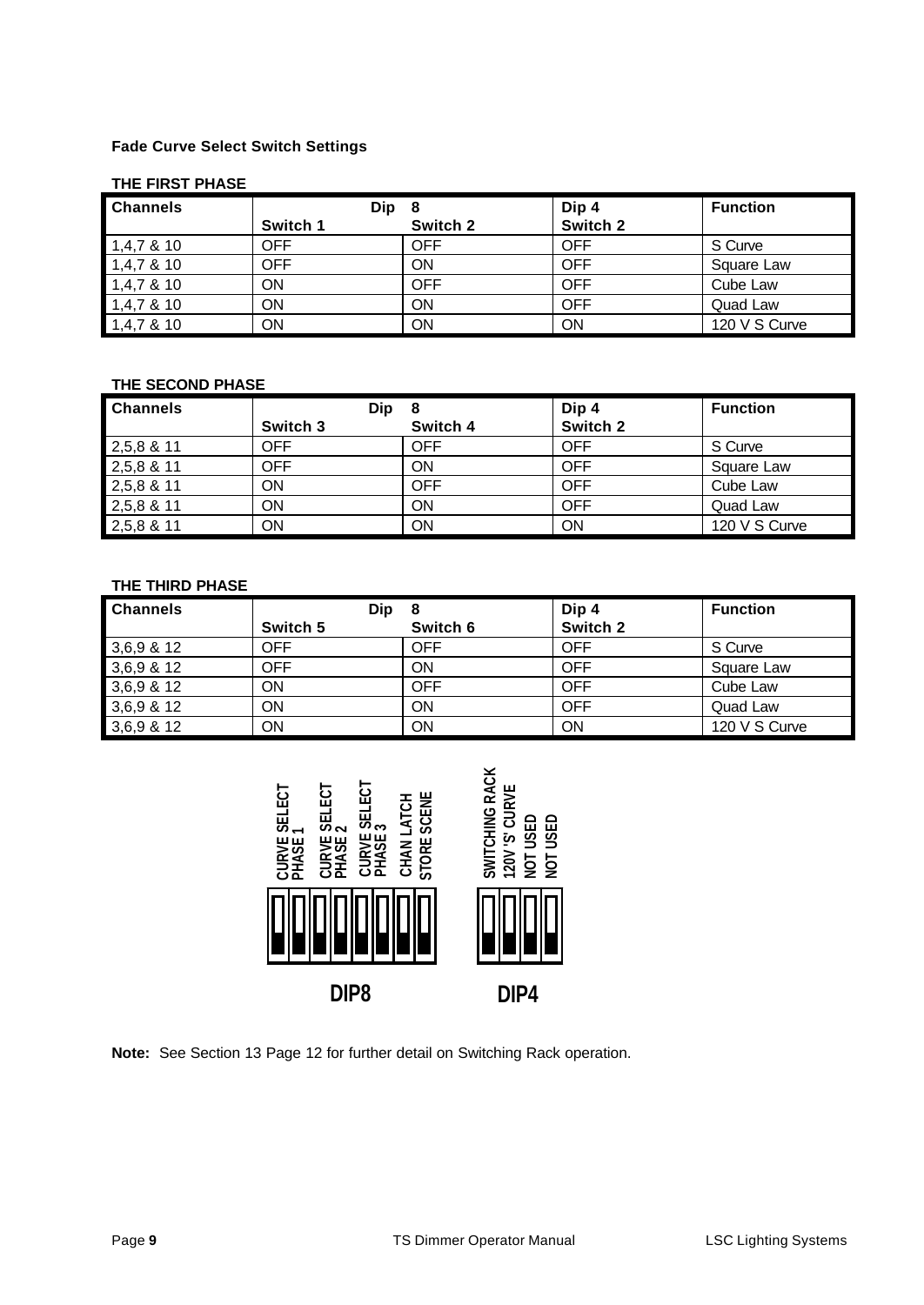# **10.0 THE ADDRESS SETTINGS**

On the front panel of the TS Dimmers there are three switches, each allowing the selection of a number between 0 and 9. These are the address switches.

Address switches are used because the digital signal contains information for a large number of channels (DMX512 protocol allows for 512 channels) and any one TS Digital Dimmer can only deal with 12 (6) of them. Hence it is necessary to select which 12 (6) will be relevant. For example if an address of 001 is selected then that dimmer will respond to control desk channels 1 to 12 (6). If an address of 152 is selected that dimmer will respond to desk channels 152 to 163 (157).

The TS Dimmer allows for an address setting of 999 to be set of which only 001 to 512 are valid for DMX512. Dimmer addresses can be overlapped ie more than one dimmer may be responding to the same group of control channels

 The table below gives some common address settings. Most of the time a group of dimmers may be addressed sequentially from address 1 up wards in groups of 12. Some times the dimmers address is referred to as a Bank address. An example of these bank numbers are listed below.







**HUNDREDS TENS UNITS**

| <b>Address setting</b> | <b>Responds to control channels</b> | <b>Bank</b><br><b>Number</b> |
|------------------------|-------------------------------------|------------------------------|
| 001                    | 1 to 12                             |                              |
| 013                    | 13 to 24                            | 2                            |
| 025                    | 25 to 36                            | 3                            |
| 037                    | 37 to 48                            | 4                            |
| 049                    | 49 to 60                            | 5                            |
| $061$                  | 61 to 72                            | 6                            |
| 073                    | 73 to 84                            | 7                            |
| 085                    | 85 to 96                            | 8                            |
| 097                    | 97 to 108                           | 9                            |
| 109                    | 109 to 120                          | 10                           |
| 121                    | 121 to 132                          | 11                           |
| 133                    | 133 to 144                          | 12                           |

**Note:** If an address of 000 is selected the dimmer is effectively turned off and the red error LED will double flash to indicate this. See Appendix 8 on page 18 for a full list of LED status indications.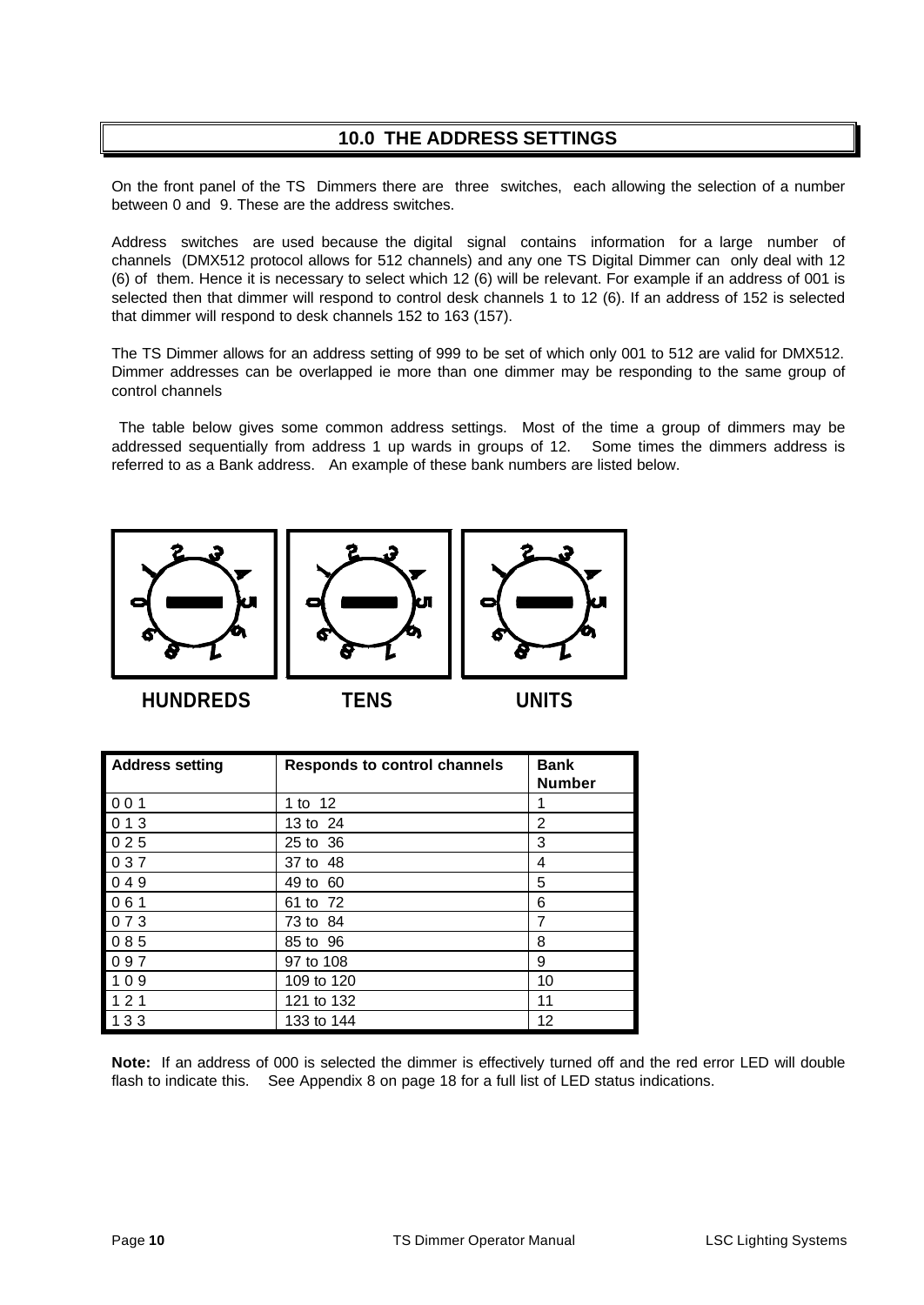# **11.0 PROTOCOLS AND BAUD RATES**

The TS Dimmer has been designed primarily for use with equipment using the DMX512 digital data transmission standard (see Appendix 9 on page 19). This international standard deals with connectors, cable, maximum numbers of dimmers, protocols and baud rates.

# **12.0 SCENE MEMORY STORAGE OPTION**

To operate first set a scene using either the Channel Latch Function (see Section 7.01 on Page 8) or by using a control desk connected to the input. Moving Fade Curve Select switch 7 to ON and toggling switch 8 from OFF to ON to OFF to store the output of the dimmer.

Please note that leaving the Fade Curve Select Switches 7 and 8 in the On position will not mean that any subsequent changes are saved as the settings will only be read at the moment that Switch 8 is moved from OFF to ON. Switch 8 should then be returned to OFF ready for the next operation.

Once a scene has been saved it will be held in memory even when power to the dimmer is turned off.

To replay the stored memory Fade Curve select switch 7 should be in the ON position.

| Dip 8     | Dip 8      |                                 |
|-----------|------------|---------------------------------|
| Switch 7  | Switch 8   | <b>Function</b>                 |
| <b>ON</b> | OFF        | Channel latch mode (see page 7) |
| <b>ON</b> | OFF-ON-OFF | Current output of dimmer saved  |
| <b>ON</b> | OFF        | Saved output replayed           |
| ገFF       | ЭN         | No effect                       |

# **13.0 SWITCHING OUTPUT**

The TS output can be changed from being a dimmable channel to being a switched all relay type output. Switched output is used for driving motors or similar type loads. To activate switching output, select switch 1 of the four way dip switch to on. The switching levels are 60% to turn the output on and 40% to turn the output off. These different thresholds provide a degree of hysteresis, which minimise channels chattering when the channel level is set to 60%.

| Dip 4     |                                                        |
|-----------|--------------------------------------------------------|
| Switch 1  | <b>Function</b>                                        |
| <b>ON</b> | All 12 channels will operate as non dim. i.e. Switched |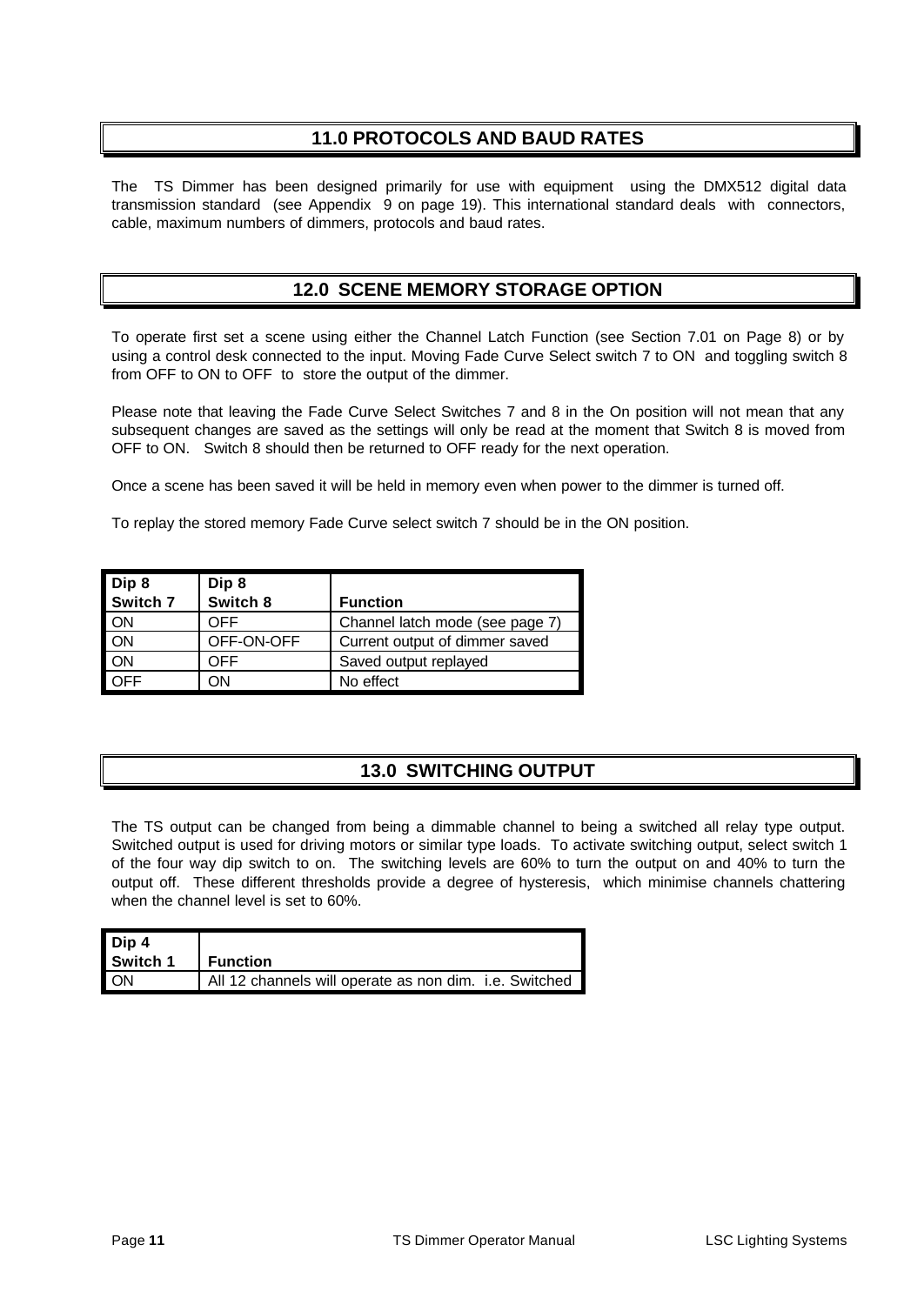# **14.0 APPENDIX 1: Control Cable and Plug Connections - Analog Option**

# **DB15 Male**

| Pin            | <b>Function</b>           |
|----------------|---------------------------|
| 1              | Channel 1 analog input    |
| $\overline{2}$ | Channel 2 analog input    |
| 3              | Channel 3 analog input    |
| 4              | Channel 4 analog input    |
| 5              | Channel 5 analog input    |
| 6              | Channel 6 analog input    |
| 7              | Channel 7 analog input    |
| 8              | Channel 8 analog input    |
| 9              | Channel 9 analog input    |
| 10             | Channel 10 analog input   |
| 11             | Channel 11 analog input   |
| 12             | Channel 12 analog input   |
| 13             | Not used                  |
| 14             | Not used                  |
| 15             | Common (0 Volt reference) |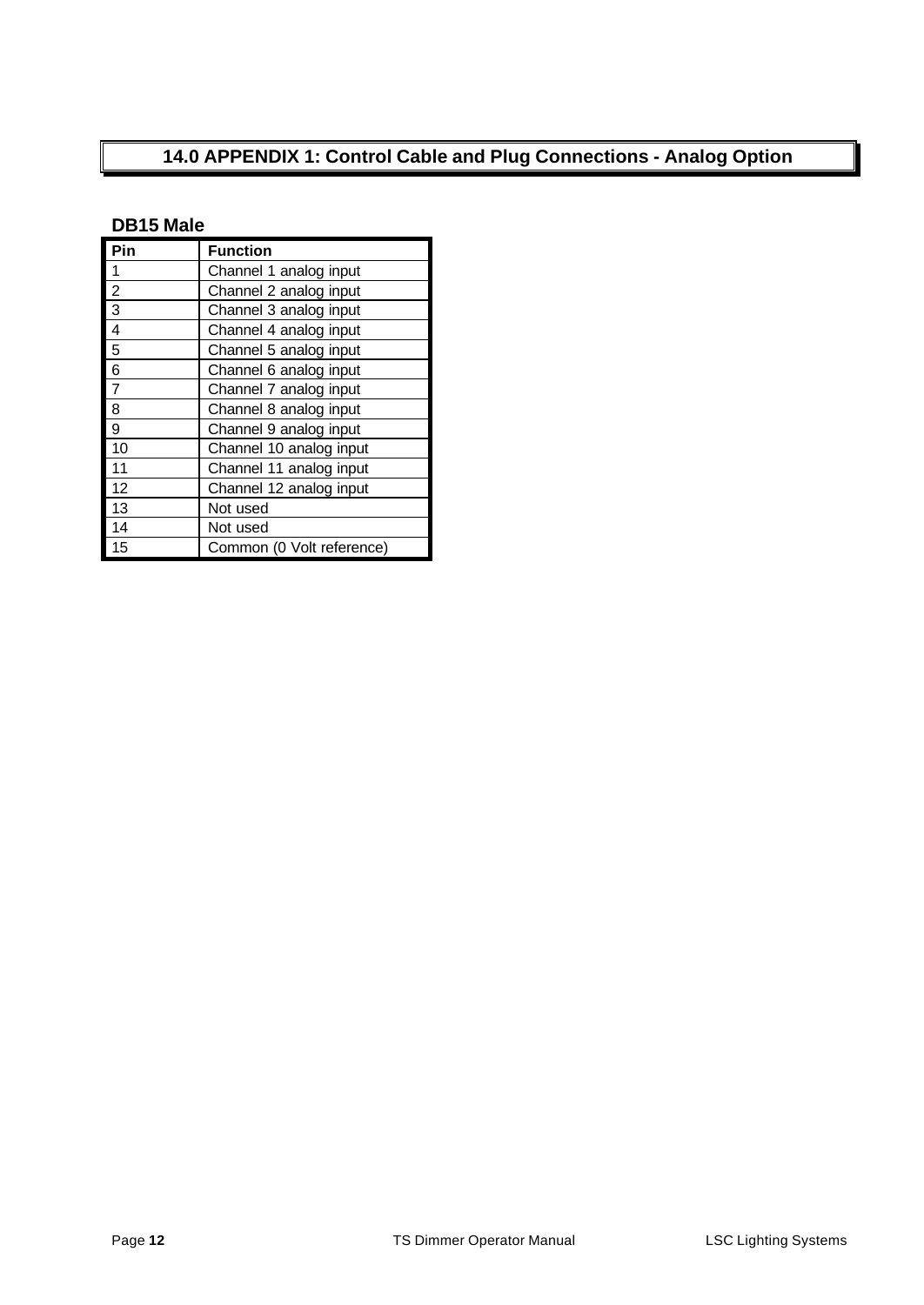# **15.0 APPENDIX 2: Control Cable and Plug Connections – DMX512.**

The following is an extract from the specifications as laid down in the DMX512 standard (see Appendix 9 on page 18):-

#### 9.0 CONNECTORS

Where connectors are used, the data link shall utilise 5-pin "XLR/AXR" style microphone connectors. Some manufacturers of this connector are:

#### *Switchcraft Neutrik*

#### *9.1 Connector Sex*

Female connectors shall be utilised on controllers or other transmitting devices and male connectors shall be utilised on dimmers and other receiving devices. In cases where an optional second data link is implemented using the spare

pins of the connector for directional transmission, female connectors shall still be utilised on the controller.

#### *9.2 Connector Pin Designation*

Connector Pin Designations shall be as follows:

| <b>Connector</b> | <b>Function</b>                           |
|------------------|-------------------------------------------|
| <b>Pin</b>       |                                           |
| Pin 1            | Signal Common - Shield or cable screen    |
| Pin 2            | Dimmer Drive Complement (Data 1 Negative) |
| Pin 3            | Dimmer Drive True (Data 1 Positive)       |
| Pin 4            | Dimmer Drive Compliment (Data 2 Negative) |
| Pin 5            | Dimmer Drive True (Data 2 Positive)       |

# **10.0 CABLE**

Cable shall be shielded twisted pair approved for EIA422/EIA485 use.

Available from L.S.C. Electronics or our representatives.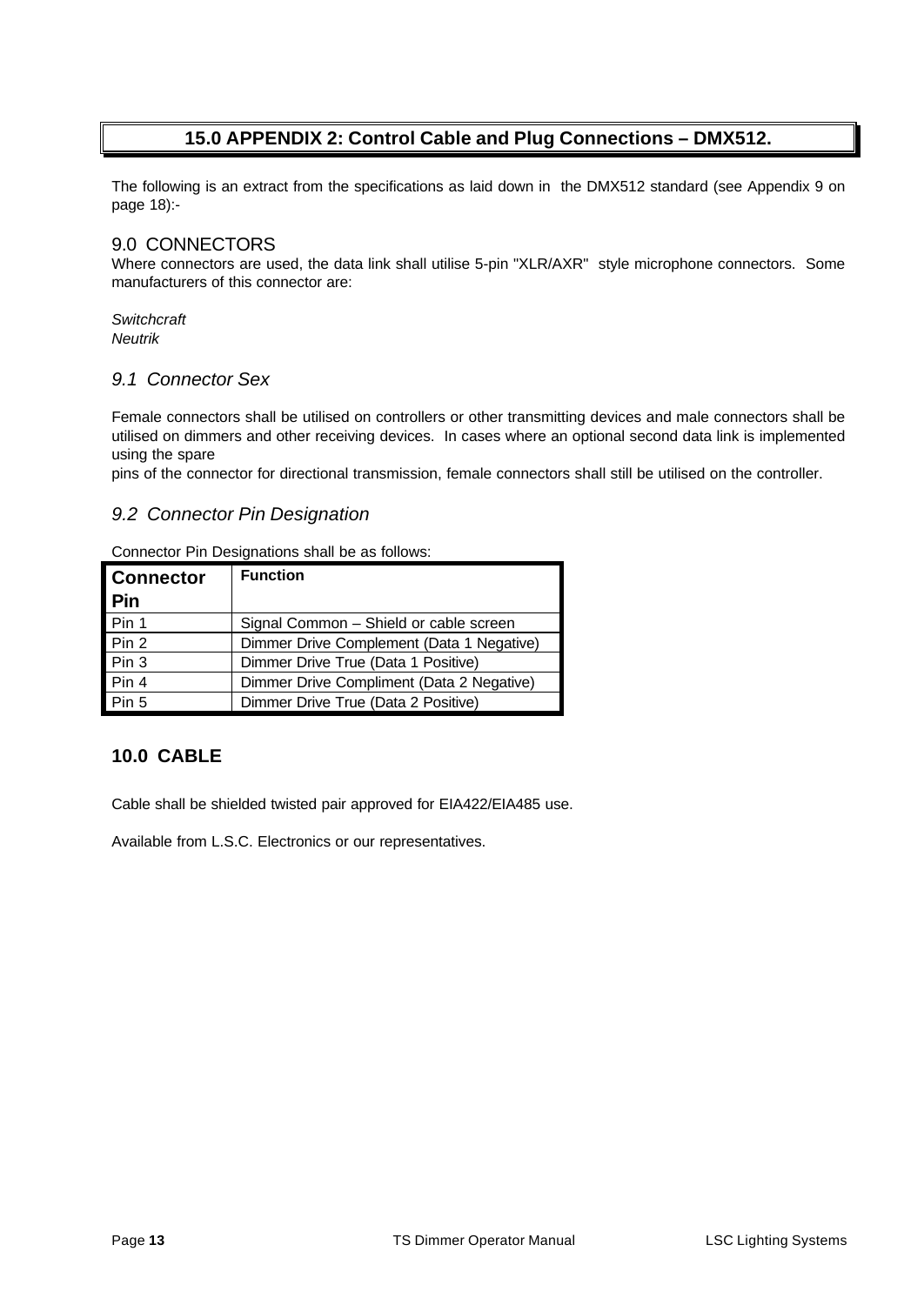# **16.0 APPENDIX 3: Pin Details For Temperature Connector**

**Pin Connection Details for Remote temperature and over temperature monitoring connector.**

| Pin | <b>Function</b>                              |
|-----|----------------------------------------------|
|     | <b>Relay Common</b>                          |
| 2   | Relay N/C                                    |
| 3   | Chan 1-6 (1-3) Heat Sink temperature output. |
| 4   | Chan 7-12 (4-6) Heat Sink temperature        |
|     | output.                                      |
| 5   | Common                                       |
| ี่ค | Relay N/O                                    |
|     | Not used                                     |
|     | Not used                                     |
|     | Not used                                     |

**DB 9 Female**

**Note:** Heat Sink temperature monitoring output is rated at 0.1V/°C ie 25°C = 2.5V

# **17.0 APPENDIX 4: Pin Details For Socapex 19 Pin Connectors**

| <b>Connector 1</b> | <b>Function</b> | <b>Connector 2</b> | <b>Function</b> |
|--------------------|-----------------|--------------------|-----------------|
| Pin 1              | Chan 1 Active   | Pin 1              | Chan 7 Active   |
| Pin 2              | Chan 1 Neutral  | Pin 2              | Chan 7 Neutral  |
| Pin 3              | Chan 2 Active   | Pin 3              | Chan 8 Active   |
| Pin 4              | Chan 2 Neutral  | Pin 4              | Chan 8 Neutral  |
| Pin 5              | Chan 3 Active   | Pin 5              | Chan 9 Active   |
| Pin 6              | Chan 3 Neutral  | Pin 6              | Chan 9 Neutral  |
| Pin 7              | Chan 4 Active   | Pin 7              | Chan 10 Active  |
| Pin 8              | Chan 4 Neutral  | Pin 8              | Chan 10 Neutral |
| Pin 9              | Chan 5 Active   | Pin 9              | Chan 11 Active  |
| <b>Pin 10</b>      | Chan 5 Neutral  | <b>Pin 10</b>      | Chan 11 Neutral |
| <b>Pin 11</b>      | Chan 6 Active   | <b>Pin 11</b>      | Chan 12 Active  |
| <b>Pin 12</b>      | Chan 6 Neutral  | <b>Pin 12</b>      | Chan 12 Neutral |
| <b>Pin 13</b>      | Earth           | Pin 13             | Earth           |
| <b>Pin 14</b>      | Earth           | Pin 14             | Earth           |
| <b>Pin 15</b>      | Earth           | <b>Pin 15</b>      | Earth           |
| <b>Pin 16</b>      | Earth           | <b>Pin 16</b>      | Earth           |
| <b>Pin 17</b>      | Earth           | <b>Pin 17</b>      | Earth           |
| <b>Pin 18</b>      | Earth           | <b>Pin 18</b>      | Earth           |
| <b>Pin 19</b>      | Spare           | Pin 19             | Spare           |

**Pin Connection Details for Socapex 19 Pin Connectors**

**Note:** Only connector 1 is fitted to 20 or 25 Amp (6 channel) models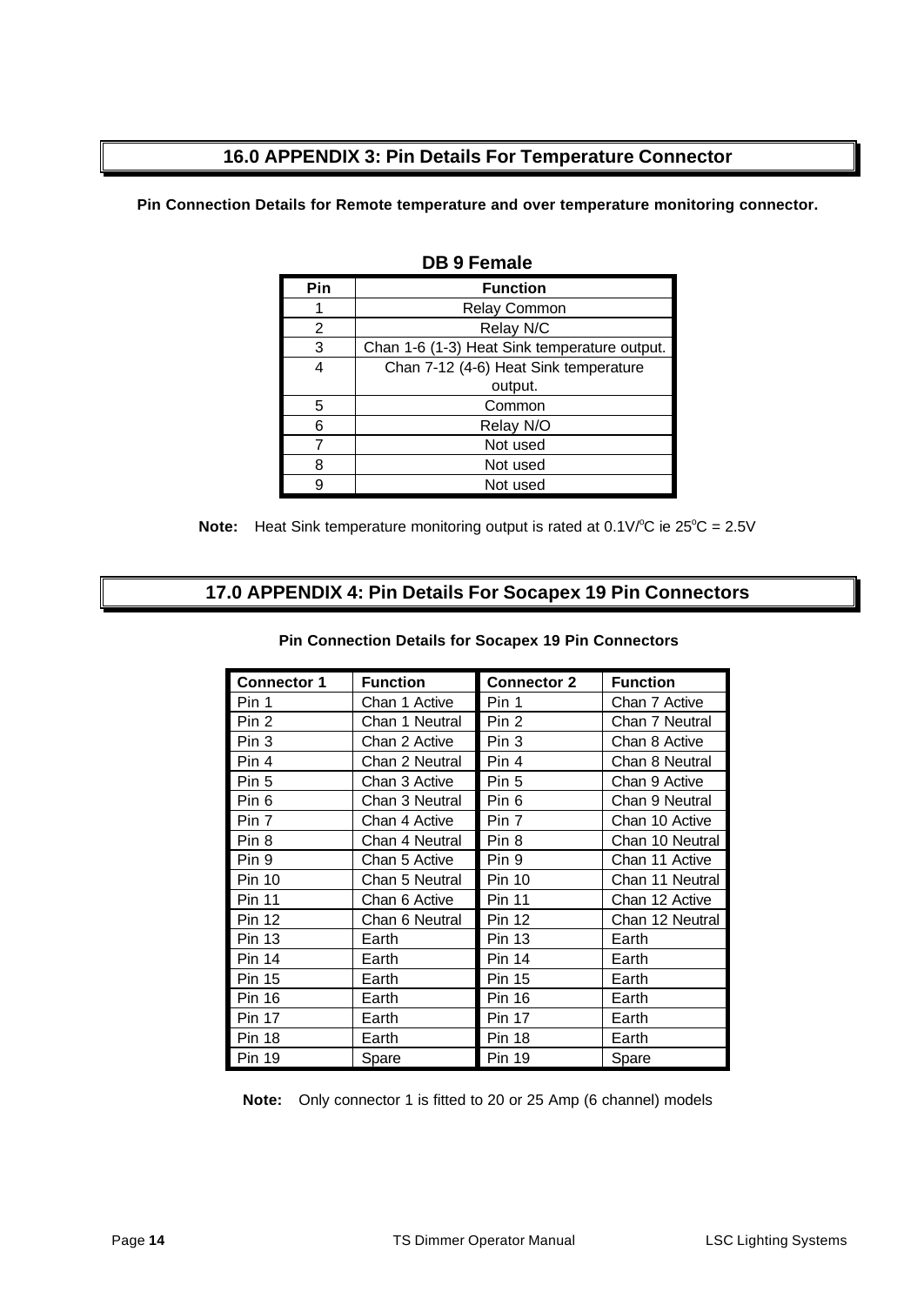# **18.0 APPENDIX 5: Pin Details For Wieland & Harting 16 Pin Connectors**

| <b>Connector 1</b> | <b>Function</b> | <b>Connector 2</b> | <b>Function</b> |
|--------------------|-----------------|--------------------|-----------------|
| Pin 1              | Chan 1 Active   | Pin 1              | Chan 7 Active   |
| Pin 2              | Chan 2 Active   | Pin 2              | Chan 8 Active   |
| Pin 3              | Chan 3 Active   | Pin 3              | Chan 9 Active   |
| Pin 4              | Chan 4 Active   | Pin 4              | Chan 10 Active  |
| Pin 5              | Chan 5 Active   | Pin 5              | Chan 11 Active  |
| Pin 6              | Chan 6 Active   | Pin 6              | Chan 12 Active  |
| Pin 7              | Not used        | Pin 7              | Not used        |
| Pin 8              | Not used        | Pin 8              | Not used        |
| Pin 9              | Chan 1 Neutral  | Pin 9              | Chan 7 Neutral  |
| Pin 10             | Chan 2 Neutral  | <b>Pin 10</b>      | Chan 8 Neutral  |
| Pin 11             | Chan 3 Neutral  | <b>Pin 11</b>      | Chan 9 Neutral  |
| <b>Pin 12</b>      | Chan 4 Neutral  | <b>Pin 12</b>      | Chan 10 Neutral |
| <b>Pin 13</b>      | Chan 5 Neutral  | <b>Pin 13</b>      | Chan 11 Neutral |
| <b>Pin 14</b>      | Chan 6 Neutral  | <b>Pin 14</b>      | Chan 12 Neutral |
| <b>Pin 15</b>      | Not used        | <b>Pin 15</b>      | Not used        |
| <b>Pin 16</b>      | Not used        | <b>Pin 16</b>      | Not used        |

**Pin Connection Details for Wieland and Harting 16 Pin Connectors.**

**Note:** Earth connection is via a clip on the side of the socket insert. This connector is not available for 20 or 25 Amp (6 channel) models

# **19.0 APPENDIX 6: Pin Details For Wieland & Harting 10 Pin Connectors**

#### **Pin Connection Details for Wieland and Harting 10 Pin Connectors.**

| Connector 1 | <b>Function</b> | <b>Connector 2</b> | <b>Function</b> | <b>Connector 3</b> | <b>Function</b> |
|-------------|-----------------|--------------------|-----------------|--------------------|-----------------|
| Pin 1       | Chan 1 Active   | Pin 1              | Chan 5 Active   | Pin 1              | Chan 9 Active   |
| Pin 2       | Chan 1 Neutral  | Pin 2              | Chan 5 Neutral  | Pin 2              | Chan 9 Neutral  |
| $Pi$ Pin 3  | Chan 2 Active   | Pin 3              | Chan 6 Active   | Pin 3              | Chan 10 Active  |
| Pin 4       | Chan 2 Neutral  | Pin 4              | Chan 6 Neutral  | Pin 4              | Chan 10 Neutral |
| Pin 5       | Chan 3 Active   | Pin 5              | Chan 7 Active   | Pin 5              | Chan 11 Active  |
| Pin 6       | Chan 3 Neutral  | Pin 6              | Chan 7 Neutral  | Pin 6              | Chan 11 Neutral |
| Pin 7       | Chan 4 Active   | Pin 7              | Chan 8 Active   | Pin 7              | Chan 12 Active  |
| Pin 8       | Chan 4 Neutral  | Pin 8              | Chan 8 Neutral  | Pin 8              | Chan 12 Neutral |
| Pin 9       | Earth           | Pin 9              | Earth           | Pin 9              | Earth           |
| Pin 10      | Earth           | <b>Pin 10</b>      | Earth           | <b>Pin 10</b>      | Earth           |

**Note:** This connector is not available for 20 or 25 Amp (6 channel) models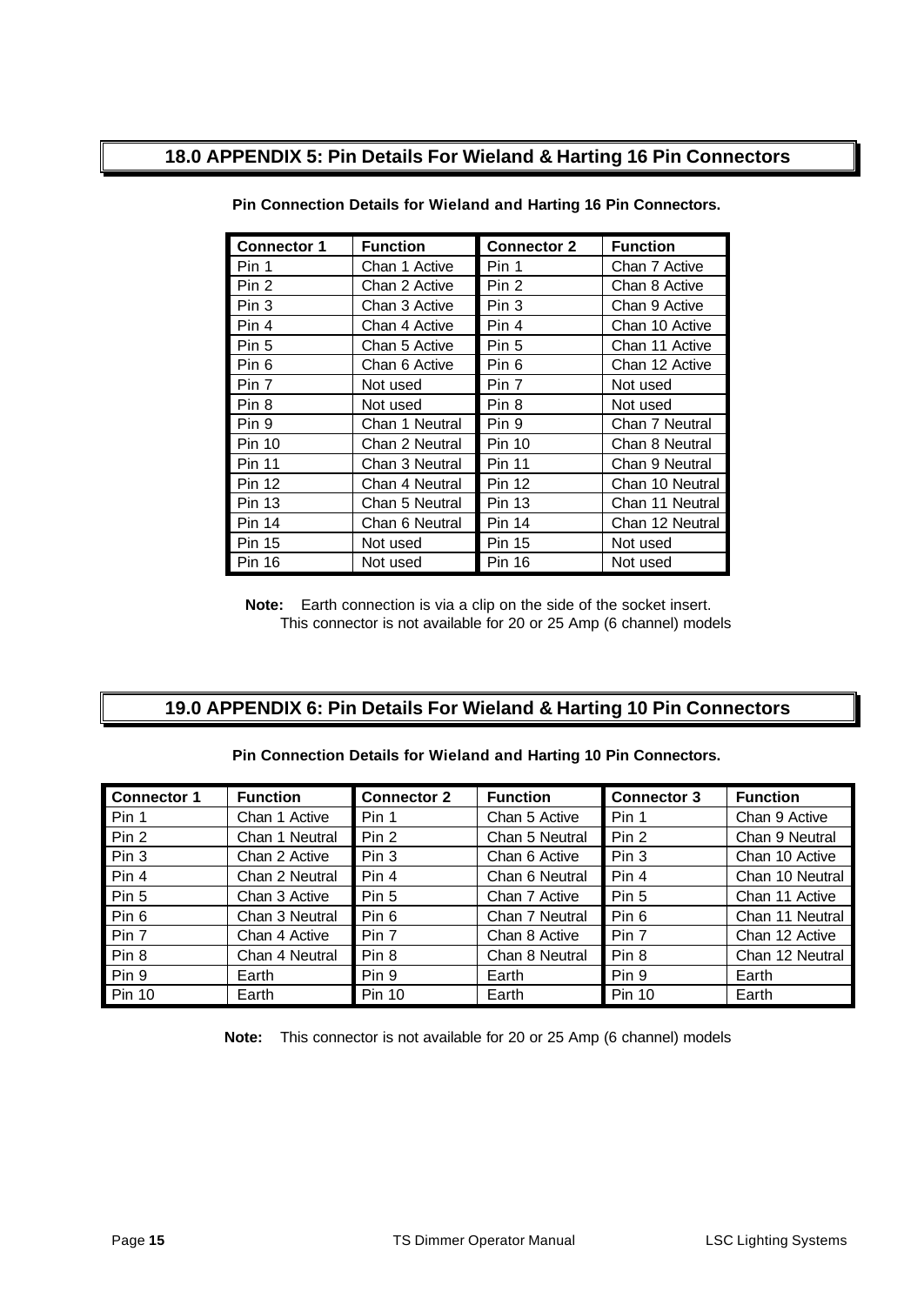# **20.0 APPENDIX 7: Pin Connection Screw Terminals**

| <b>LABEL</b>   | <b>COLOUR</b>       | <b>FUNCTION</b> | <b>LABEL</b>    | <b>COLOUR</b>       | <b>FUNCTION</b> |
|----------------|---------------------|-----------------|-----------------|---------------------|-----------------|
| L1             | <b>GREY</b>         | Chan 1 Active   | L7              | <b>GREY</b>         | Chan 7 Active   |
| N <sub>1</sub> | <b>BLUE</b>         | Chan 1 Neutral  | N7              | <b>BLUE</b>         | Chan 7 Neutral  |
| E <sub>1</sub> | <b>GREEN/YELLOW</b> | Chan 1 Earth    | E7              | <b>GREEN YELLOW</b> | Chan 7 Earth    |
| L2             | GREY                | Chan 2 Active   | L8              | <b>GREY</b>         | Chan 8 Active   |
| N <sub>2</sub> | <b>BLUE</b>         | Chan 2 Neutral  | N <sub>8</sub>  | <b>BLUE</b>         | Chan 8 Neutral  |
| E <sub>2</sub> | <b>GREEN YELLOW</b> | Chan 2 Earth    | E8              | <b>GREEN YELLOW</b> | Chan 8 Earth    |
| L <sub>3</sub> | <b>GREY</b>         | Chan 3 Active   | L9              | <b>GREY</b>         | Chan 9 Active   |
| N <sub>3</sub> | <b>BLUE</b>         | Chan 3 Neutral  | N <sub>9</sub>  | <b>BLUE</b>         | Chan 9 Neutral  |
| E <sub>3</sub> | <b>GREEN/YELLOW</b> | Chan 3 Earth    | E <sub>9</sub>  | <b>GREEN/YELLOW</b> | Chan 9 Earth    |
| L4             | <b>GREY</b>         | Chan 4 Active   | L <sub>10</sub> | <b>GREY</b>         | Chan 10 Active  |
| N <sub>4</sub> | <b>BLUE</b>         | Chan 4 Neutral  | N <sub>10</sub> | <b>BLUE</b>         | Chan 10 Neutral |
| E4             | <b>GREEN/YELLOW</b> | Chan 4 Earth    | E <sub>10</sub> | <b>GREEN/YELLOW</b> | Chan 10 Earth   |
| L <sub>5</sub> | <b>GREY</b>         | Chan 5 Active   | L11             | <b>GREY</b>         | Chan 11 Active  |
| N <sub>5</sub> | <b>BLUE</b>         | Chan 5 Neutral  | N <sub>11</sub> | <b>BLUE</b>         | Chan 11 Neutral |
| E <sub>5</sub> | <b>GREEN/YELLOW</b> | Chan 5 Earth    | E <sub>11</sub> | <b>GREEN/YELLOW</b> | Chan 11 Earth   |
| L6             | <b>GREY</b>         | Chan 6 Active   | L12             | <b>GREY</b>         | Chan 12 Active  |
| N <sub>6</sub> | <b>BLUE</b>         | Chan 6 Neutral  | N <sub>12</sub> | <b>BLUE</b>         | Chan 12 Neutral |
| E <sub>6</sub> | <b>GREEN/YELLOW</b> | Chan 6 Earth    | E <sub>12</sub> | <b>GREEN YELLOW</b> | Chan 12 Earth   |

**Note:** Only Terminal L1 through to E6 are fitted to 20 or 25 Amp (6 channel) models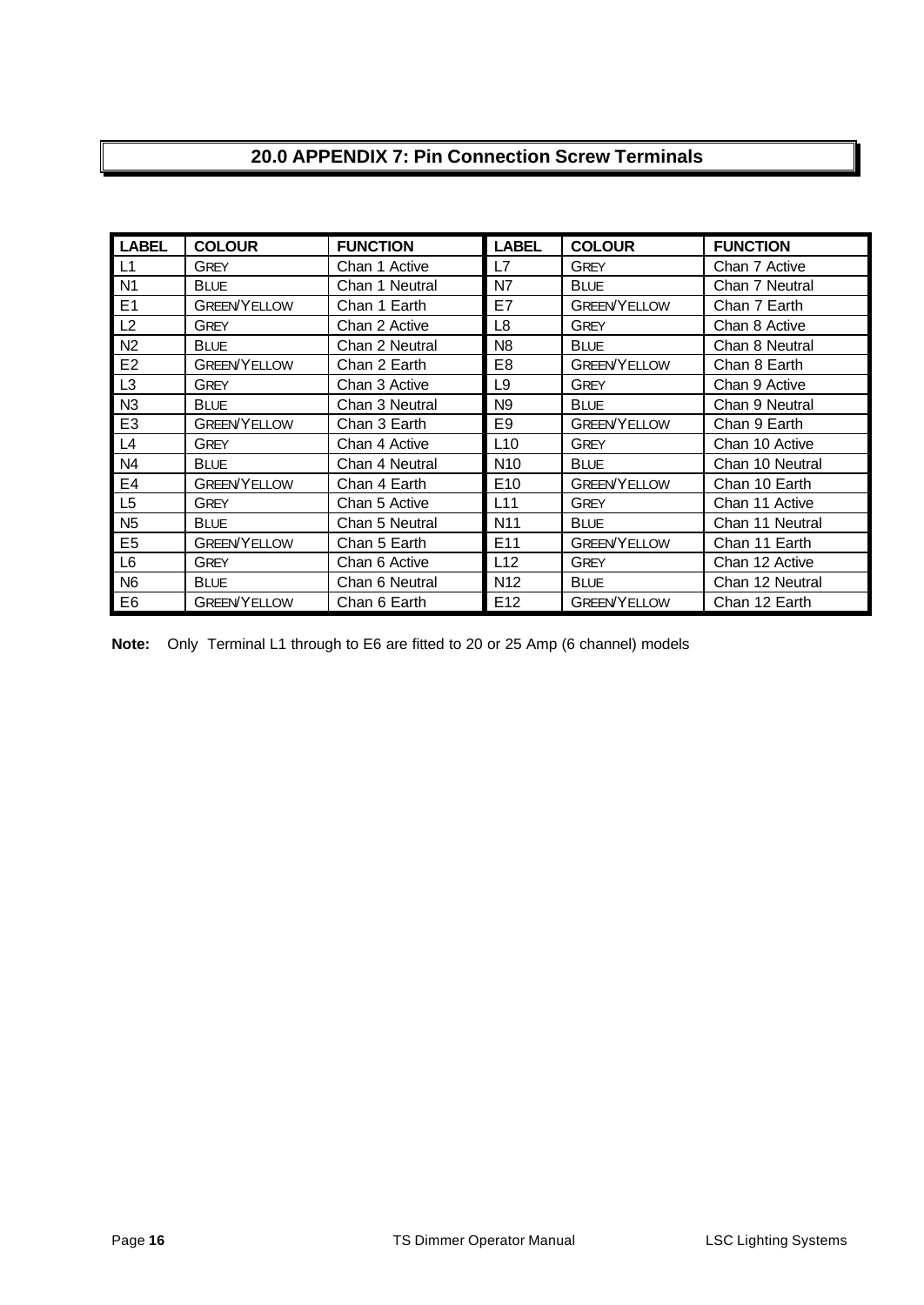# **21.0 APPENDIX 8: LED Operation & Error Indicators**

| Led                             | Indication                     | Reason                                                                                                                      | Remedy                                                                                                                                               |
|---------------------------------|--------------------------------|-----------------------------------------------------------------------------------------------------------------------------|------------------------------------------------------------------------------------------------------------------------------------------------------|
| Chan $1 - 12$                   | Solid 0 to<br>100%             | Normal indication of Channel drive                                                                                          | Normal operation                                                                                                                                     |
| Chan $1 - 12$<br>No DMX applied | Solid 0 to<br>100%             | Channel Latch or Scene replay enabled<br>See section 7 or Section 12                                                        | Normal operation                                                                                                                                     |
| Chan $1 - 12$                   | Double Flash                   | <b>Channel MCB Tripped</b>                                                                                                  | <b>Reset Channel MCB</b>                                                                                                                             |
| Chan 1,4,7&10                   | Single Flash                   | Phase 1 failed                                                                                                              | Check phase 1 and correct                                                                                                                            |
| Chan 2,5,8&11                   | Single Flash                   | Phase 2 failed                                                                                                              | Check phase 2 and correct                                                                                                                            |
| Chan 3,6,9&12                   | Single Flash                   | Phase 3 failed                                                                                                              | Check phase 3 and correct                                                                                                                            |
| Data (Green)                    | Solid                          | DMX512 received and good.<br>At least one channel within the<br>dimmer's address range is been driven<br>by the DMX signal. | Normal operation                                                                                                                                     |
| Data (Green)                    | Flashing<br>(may be<br>random) | DMX512 received and good.<br>No channels within the dimmer's<br>address range are been driven by the<br>DMX signal.         | Normal operation. Some<br>consoles do not produce 512<br>channels of information or do<br>not send every packet with 512<br>channels of information. |
| Error (Red)                     | Solid                          | Bad DMX512. The dimmer is receiving<br>bad, corrupted or non spec DMX512<br>data.                                           | Check cabling and DMX512<br>signal for compliance to USITT<br>standard.                                                                              |
| Error (Red)                     | Flashing<br>(may be<br>random) | The dimmer has received a bad packet<br>of DMX512. ie only a few bits of data<br>have been corrupted.                       | Check cabling and DMX512<br>signal for compliance to USITT<br>standard.                                                                              |
| Error (Red)                     | Double Flash                   | Address switch set to 000                                                                                                   | Set valid DMX start address                                                                                                                          |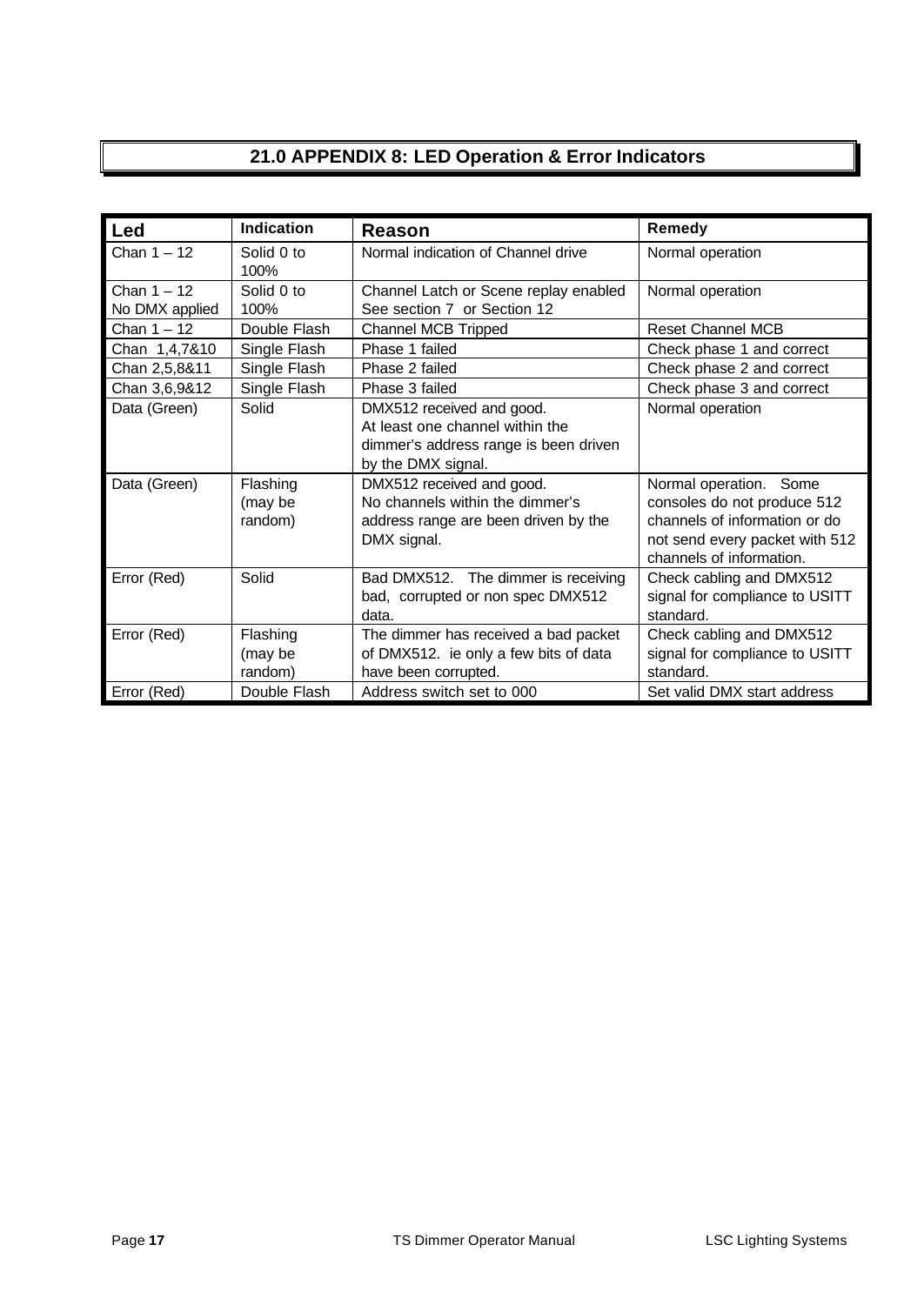# **22.0 APPENDIX 9 - DMX512 DIGITAL DATA TRANSMISSION**

# 1.0 SCOPE

This Standard describes a method of digital data transmission between controllers and dimmers. It covers electrical characteristics, data format, data protocol, connector type, and cable type.

## 2.0 APPLICABILITY

This standard is intended as a guide for:

- 1. Equipment manufacturers and system specifiers who wish to integrate systems of dimmers and controllers made by different manufacturers.
- 2. Equipment manufacturers seeking to adopt a basic controller-dimmer digital transmission protocol.

Although widespread adoption of this standard is sought by USITT, compliance with the standard is strictly voluntary. Furthermore, it is not intended as a replacement for existing protocols already manufactured, but rather as an addition to existing protocols which will broaden the installed base of controllers and dimmers that can communicate with each other.

## 3.0 CROSS REFERENCE

See EIA standards EIA-422A and EIA-485 available from:

 Electronic Industries Association Standards Sales Office 2001 Eye Street NW Washington DC 20006 Ph. 202-457-4900

# 4.0 ELECTRICAL SPECIFICATIONS

The standard shall follow EIA Standards EIA-485 (an enhanced version of EIA-422A) with regard to all electrical characteristics including line driver and receiver selection, line loading, and multi-drop configurations.

#### 4.1 Common Mode Voltages

Equipment designers are advised to pay particular attention to the Common Mode voltage provision of EIA-485 in the choice of transmitter and receiver components and general system implementation.

#### 4.2 Electrical Isolation

This Standard and EIA-485 make no general provisions for electrical isolation. However, suitable optical isolation, transformer isolation, or other means may be employed to prevent the undesirable propagation of voltages which exceed the Common Mode limits of EIA-485. The inclusion of such general isolation does not, however, alter the requirement that a transmitter or receiver conform to EIA-485.

#### 5.0 DATA PROTOCOL

Data transmitted shall be in asynchronous serial format. Dimmer level data shall be transmitted sequentially beginning with dimmer 1 and ending with the last implemented dimmer, up to a maximum of 512. Prior to the first level transmitted, a RESET signal shall be transmitted followed by a NULL START code. Valid dimmer levels shall be 0 to 255 decimal (00 to FF hexadecimal) representing dimmer control input levels of OFF to FULL in a linear relationship. These numeric values shall not necessarily have any relationship to actual dimmer output, which shall be determined within the dimmer itself.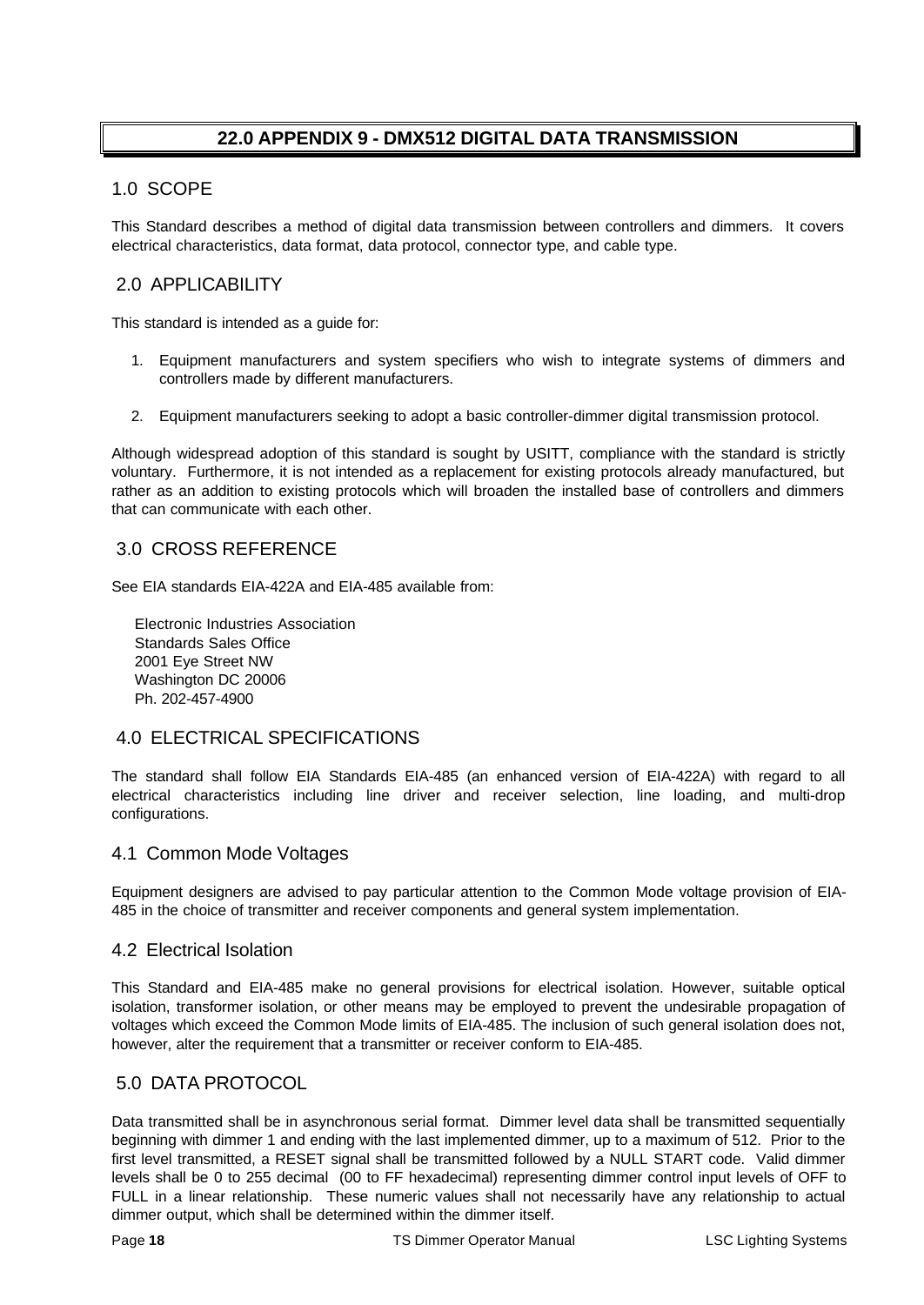# **5.1 RESET SIGNAL**

The RESET signal (Timing Diagram Designation #1) shall consist of a BREAK lasting 88 ?Seconds (two frame times) or any longer duration. A BREAK shall be defined as a high-to-low transition followed by a low of at least 88 ?Seconds. All dimmers and other receiving devices shall interpret any such BREAK as a terminator for any pending transmission/data packet and its end as the start of the MARK AFTER BREAK and START code sequence at the beginning of the next packet.

#### *5.1.1 Mark After Break*

The duration of the MARK that separates the RESET/BREAK and the START code (Timing Diagram Designation #2) shall be not less than 8 ?Seconds nor greater than 1 Second. All DMX512/1990 transmitters shall produce a MARK AFTER BREAK of not less than 8 ?Seconds. All receivers shall recognise a MARK AFTER BREAK of minimum 8 ?Seconds. receivers also capable of recognising the shorter 4 ?Seconds MARK AFTER BREAK specified in the 1986 DMX512 specification and produced by some transmitters in the field may be so identified and marked as per Paragraph 11.0

#### 5.2 Null Start Code

The NULL START code shall be defined as a properly framed NULL character (all zeros) following a RESET. The NULL START code is the data packet identifier which identifies subsequent data as sequential dimmer level

information.

#### 5..3 Other Optional Start Codes

In order to provide for future expansion and flexibility in controlling devices other than dimmers, this standard makes provision for 255 additional START codes (1 through 255 decimal, 01 through FF hexadecimal). For this reason, a dimmer receiver must not accept as 8-bit level data, any data packet with a START code other than a NULL START following the RESET.

#### 5.4 Maximum Number Of Dimmers

Each data link shall support up to 512 dimmers. Multiple links shall be used where larger numbers of dimmers are required.

#### 5.5 Minimum Number Of Dimmers

There shall be no minimum number of dimmers on the data link. DMX512 data packets with levels for less than 512 dimmers may be transmitted, provided that the conditions of this Standard, including Paragraphs 5.0 and 5.0.8 are observed.

#### 5.6 Defined Line Between Frames

The time between any two frames of a data packet (Timing Diagram Designation#8) may vary between 0 ?Seconds and 1 Second. The line must remain in the "marking" state during any such idle period greater than 0 ?Seconds. A receiver must be capable of accepting a data packet having no idle time (0 ?Seconds) between any of its frames.

#### 5.7 Defined Line State Between Data Packets

Regardless of START code or length, every data packet transmitted on the data link must begin with a RESET, MARK AFTER BREAK and START code sequence as defined above. The time between the second stop bit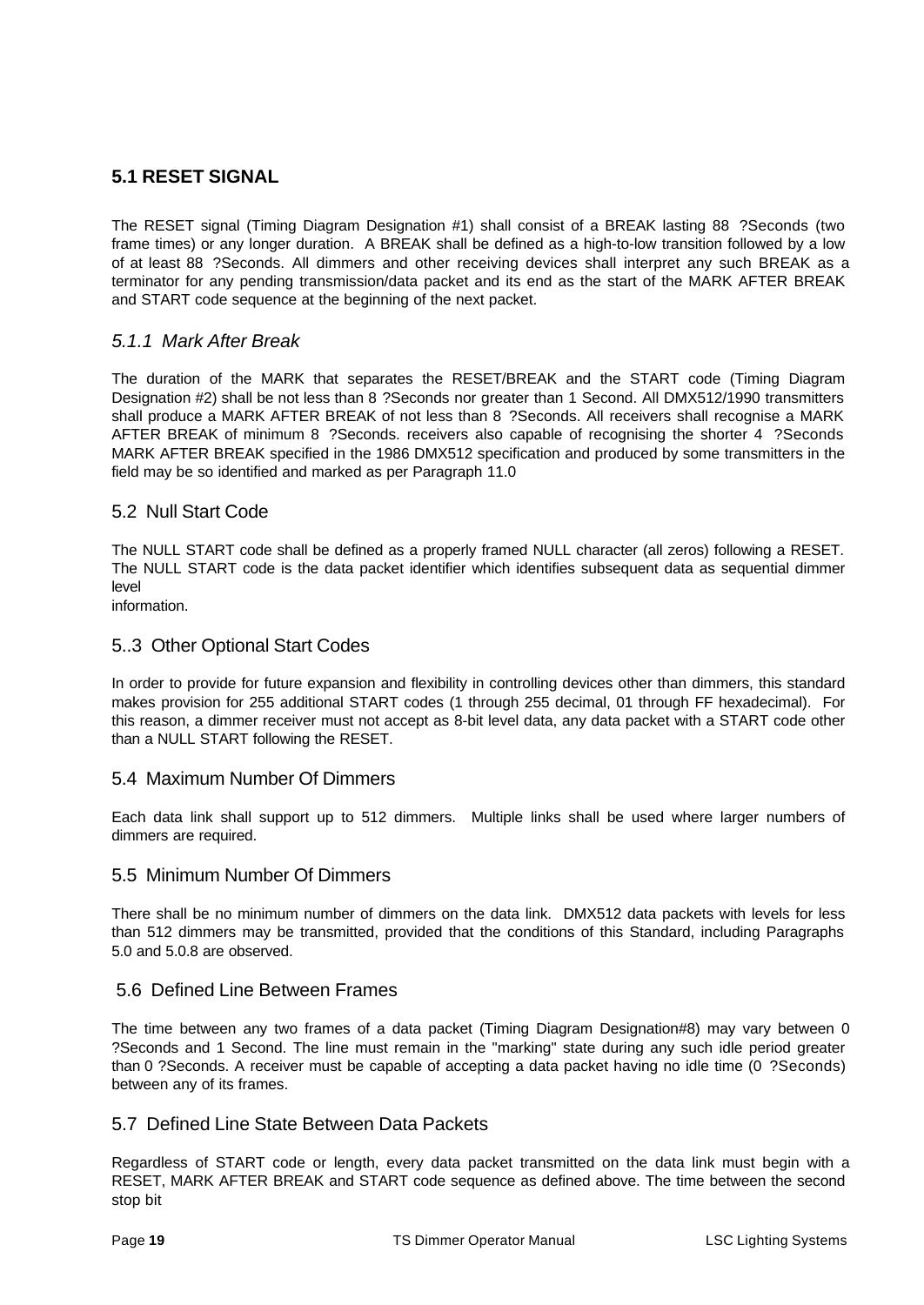of the last data byte/frame of one data packet and the falling edge of the beginning of the RESET for the next data packet (Timing Diagram Designation #9) may vary between 0 ?Seconds and 1 Second. The line must remain in an idle ("marking") state throughout any such period greater than 0 ?Seconds. Transmitters, therefore, may not produce multiple BREAKs between data packets. Receivers must, however, be capable of recovering from multiple BREAKs produced by data line errors.

# **5.8 MINIMUM BREAK SPACING**

The period between the falling edge at the start of any one BREAK shall be not less than 1196 ?Seconds from the falling edge at the start of the next BREAK.

# **6.0 DATA FORMAT**

The data transmission format for each level transmitted shall be as follows:

| <b>BIT POSITION</b> | <b>DESCRIPTION</b>                                                                        |  |  |  |  |
|---------------------|-------------------------------------------------------------------------------------------|--|--|--|--|
|                     | Start Bit. Low or SPACE                                                                   |  |  |  |  |
| $2 - 9$             | Dimmer level Data Bits, Least Significant Bit to Most Significant Bit, Positive<br>Logic. |  |  |  |  |
| 10.11               | Stop bits. High or MARK                                                                   |  |  |  |  |
| Parity              | Not transmitted                                                                           |  |  |  |  |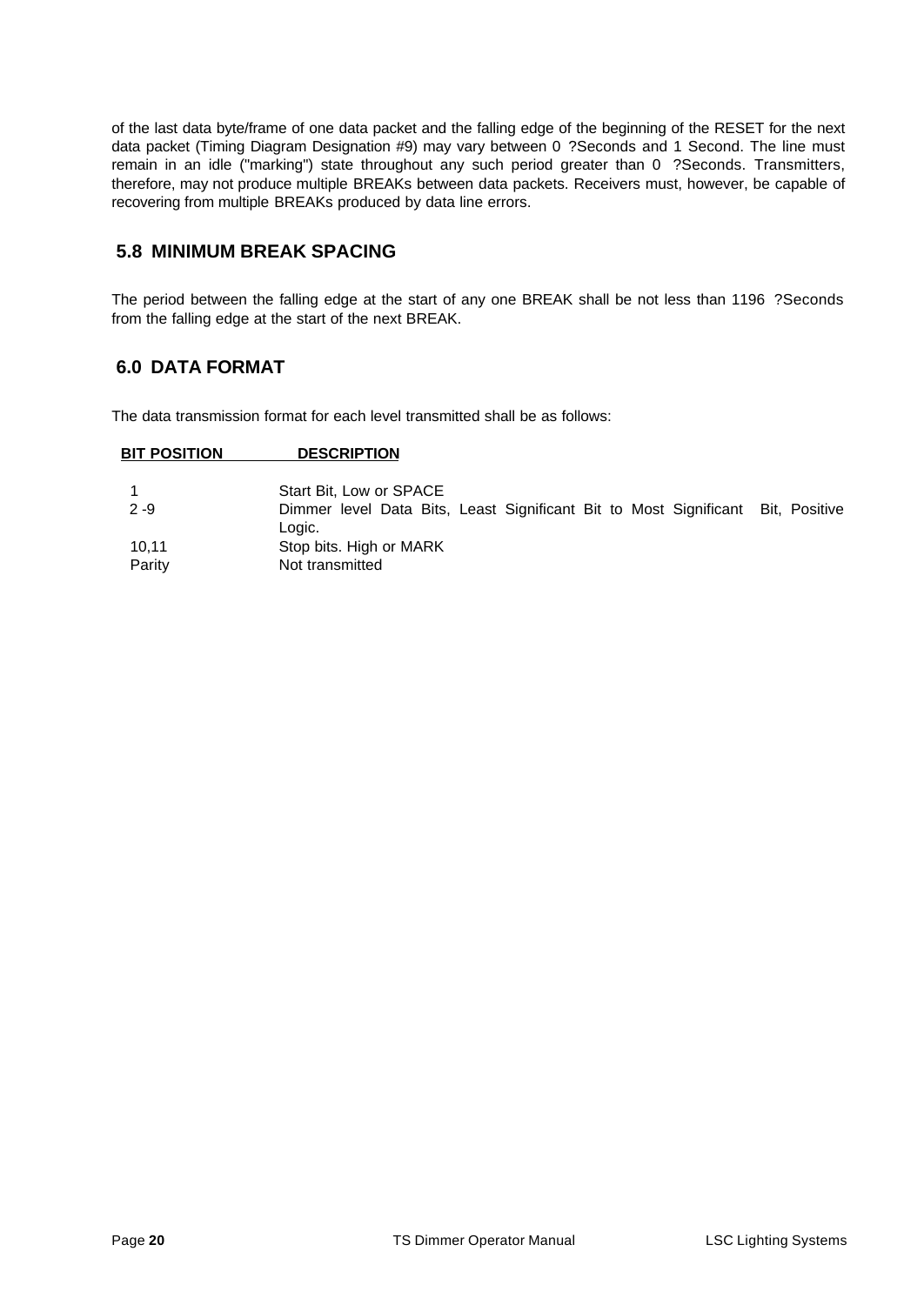# **7.0 DATA RATE**

The data rate and associated timing shall be as follows:

| Data Rate:   |                      |
|--------------|----------------------|
| Bit time:    |                      |
| Frame time:  |                      |
|              | Maximum update:      |
|              | Rate for 512 dimmers |
|              | including RESET and  |
| <b>START</b> |                      |

250 Kilobits per second 4.0 microseconds 44.0 microseconds 22.71 milliseconds 4.03 times per second

# **7.1 TIMING DIAGRAM**

| <u>DESIGNATION</u> | <b>DESCRIPTION</b>           | <b>MIN</b> | TYP   | MAX   | UNIT       |
|--------------------|------------------------------|------------|-------|-------|------------|
|                    |                              |            |       |       |            |
| 1                  | "Space" for BREAK            | 88.00      | 88.00 |       | ?SEC       |
| 2                  | "Mark" between BREAK         | 8.00       |       |       | ?SEC       |
|                    | and START code               |            |       | 1.00  | <b>SEC</b> |
| 3                  | Frame Time                   | 43.12      | 44.00 | 44.88 | ?SEC       |
| 4                  | <b>Start Bit</b>             | 3.92       | 4.00  | 4.08  | ?SEC       |
| 5                  | Least Significant Data Bit   | 3.92       | 4.00  | 4.08  | ?SEC       |
| 6                  | Most Significant Data Bit    | 3.92       | 4.00  | 4.08  | ?SEC       |
| 7                  | Stop Bit                     | 3.92       | 4.00  | 4.08  | ?SEC       |
| 8                  | "Mark" Time between Frames   | 0.00       | 0.00  | 1.00  | <b>SEC</b> |
| 9                  | "Mark" Tim e between Packets | 0.00       |       | 1.00  | <b>SEC</b> |
|                    |                              |            |       |       |            |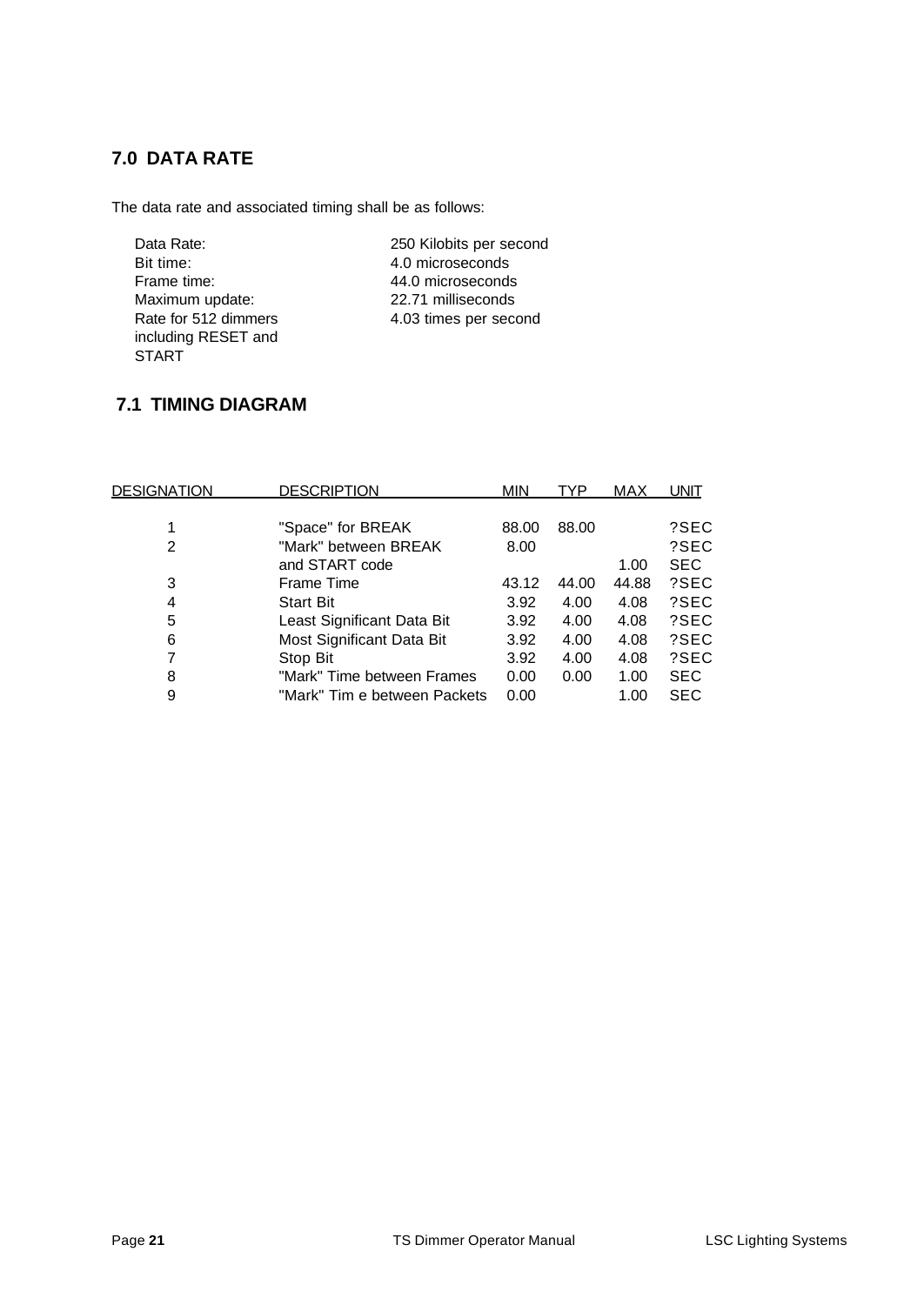# **8.0 LOSS OF DATA TOLERANCE**

The receiving device must maintain, for a minimum of 1 Second, the last valid level received for each connected dimmer. Designers of transmitters are reminded that a low number of dimmer level (START CODE 00) updates may be interpreted by a receiver as loss of data.

# **8.1 RECEIVER DATA RATE TOLERANCE**

DMX512/1990 is intended to make possible the interconnection of lighting control equipment by different manufacturers. It does not specify the minimum performance levels of connected equipment, either in terms of the number of updates per second produced by a transmitter, or by requiring that all level updates on the data link be used by receiving product.

The performance of any product incorporating a DMX512/1990 receiver must, however, not be degraded by the presence at its input of the continuous transmission of data packets containing any number of dimmer levels up to the maximum update rates specified in Section 5 Paragraph 7.0 above.

# **9.0 CONNECTORS**

Where connectors are used, the data link shall utilise 5-pin "XLR" style microphone connectors. Some manufacturers of this connector are:

 *Switchcraft Neutrik*

# **9.1 CONNECTOR SEX**

Female connectors shall be utilised on controllers or other transmitting devices and male connectors shall be utilised on dimmers and other receiving devices. In cases where an optional second data link is implemented using the spare pins of the connector for directional transmission, female connectors shall still be utilised on the controller.

# **9.2 CONNECTOR PIN DESIGNATION**

Connector Pin Designations shall be as follows:

- PIN 1 Signal Common (Shield)
- PIN 2 Dimmer Drive Complement (Data 1 -)
- PIN 3 Dimmer Drive True (Data 1 +)
- PIN 4 Optional Second Data Link Complement (Data 2 -)
- PIN 5 Optional Second Data Link True (Data 2 +)

# **10.0 CABLE**

Cable shall be shielded twisted pair approved for EIA-422/EIA-485 use. Examples of suitable cable are: Belden 9841 Alpha 5271 (one pair, no spares provided) Belden 9842 Alpha 5272 (two pairs, one as a spare)